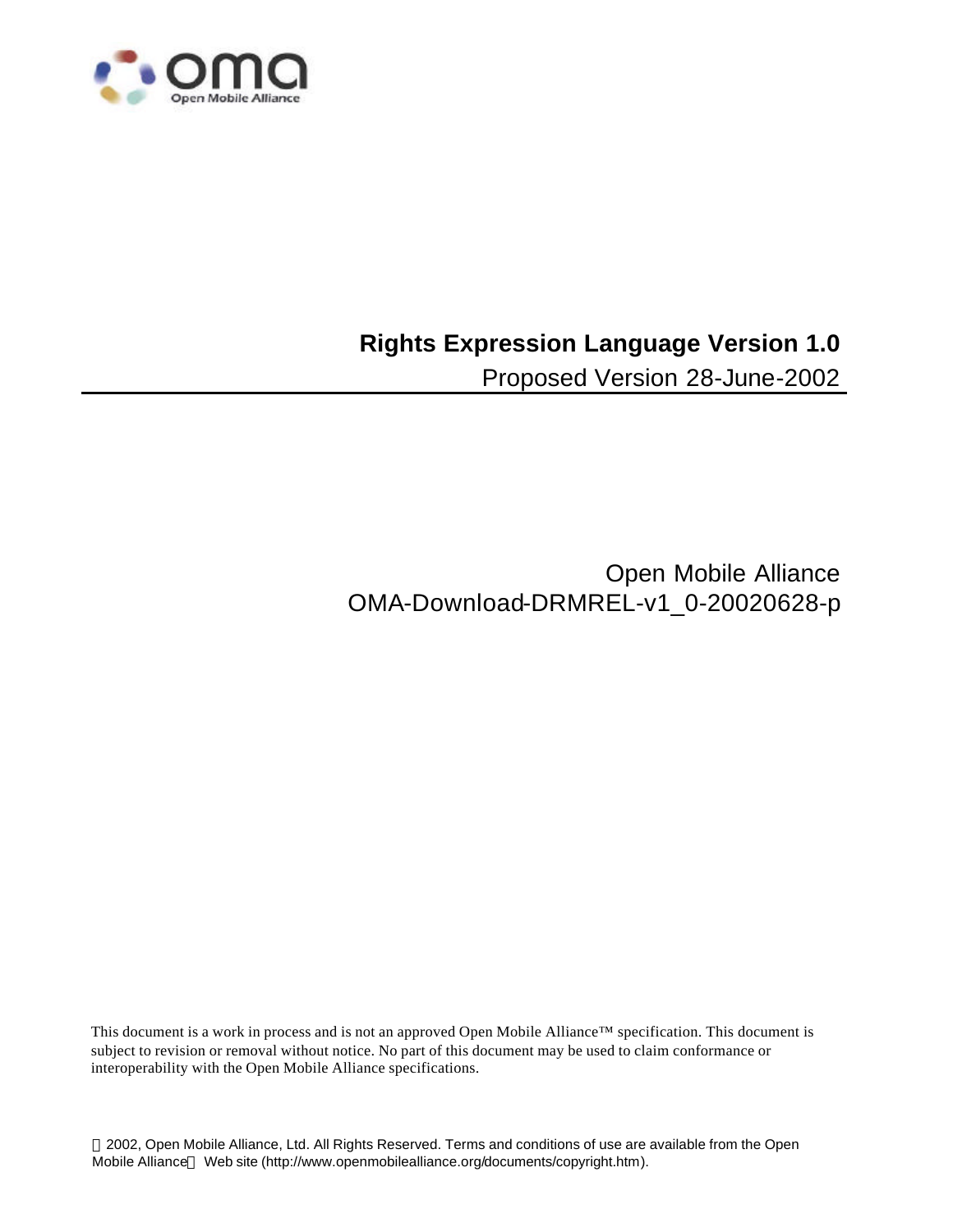© 2002, Open Mobile Alliance, Ltd. All rights reserved.

Terms and conditions of use are available from the Open Mobile Alliance<sup>TM</sup> Web site at http://www.openmobilealliance.org/documents/copyright.htm).

You may use this document or any part of the document for internal or educational purposes only, provided you do not modify, edit or take out of context the information in this document in any manner. You may not use this document in any other manner without the prior written permission of the Open Mobile Alliance™. The Open Mobile Alliance authorises you to copy this document, provided that you retain all copyright and other proprietary notices contained in the original materials on any copies of the materials and that you comply strictly with these terms. This copyright permission does not constitute an endorsement of the products or services offered by you.

The Open Mobile Alliance™ assumes no responsibility for errors or omissions in this document. In no event shall the Open Mobile Alliance be liable for any special, indirect or consequential damages or any damages whatsoever arising out of or in connection with the use of this information*.*

This document is not a Open Mobile Alliance™ specification, is not endorsed by the Open Mobile Alliance and is informative only. This document is subject to revision or removal without notice. No part of this document may be used to claim conformance or interoperability with the Open Mobile Alliance specifications.

Open Mobile Alliance™ members have agreed to use reasonable endeavors to disclose in a timely manner to the Open Mobile Alliance the existence of all intellectual property rights (IPR's) essential to the present document. However, the members do not have an obligation to conduct IPR searches. The information received by the members is publicly available to members and non-members of the Open Mobile Alliance and may be found on the "WAP IPR Declarations" list at http://www.wapforum.org/what/ipr.htm. Essential IPR is available for license on the basis set out in the schedule to the Open Mobile Alliance Application Form.

No representations or warranties (whether express or implied) are made by the Open Mobile Alliance™ or any Open Mobile Alliance member or its affiliates regarding any of the IPR's represented on this "WAP IPR Declarations" list, including, but not limited to the accuracy, completeness, validity or relevance of the information or whether or not such rights are essential or non-essential.

This document is available online in PDF format at http://www.openmobilealliance.org/.

Known problems associated with this document are published at http://www.openmobilealliance.org/.

Comments regarding this document can be submitted to the Open Mobile Alliance™ in the manner published at http://www.openmobilealliance.org/technical.htm.

| Document History                    |                |
|-------------------------------------|----------------|
| OMA-Download-DRMREL-v1 0-20020628-p | <b>Current</b> |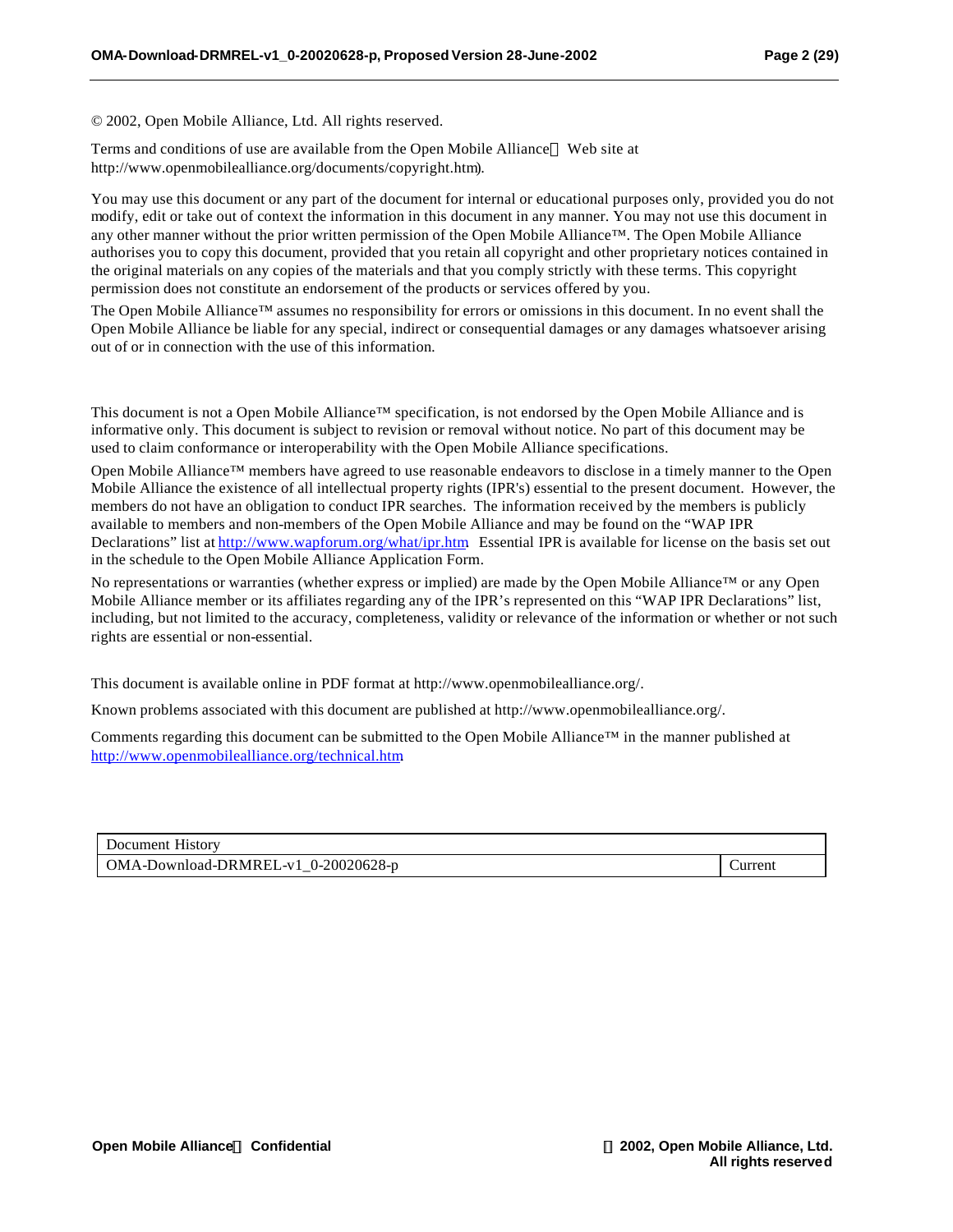# Contents

| 5.5.2. Element <count> manuscription of the count of the state of the state of the state of the state of the state of the state of the state of the state of the state of the state of the state of the state of the state of</count> |                                           |
|---------------------------------------------------------------------------------------------------------------------------------------------------------------------------------------------------------------------------------------|-------------------------------------------|
|                                                                                                                                                                                                                                       |                                           |
|                                                                                                                                                                                                                                       |                                           |
|                                                                                                                                                                                                                                       |                                           |
|                                                                                                                                                                                                                                       |                                           |
|                                                                                                                                                                                                                                       |                                           |
|                                                                                                                                                                                                                                       |                                           |
|                                                                                                                                                                                                                                       |                                           |
|                                                                                                                                                                                                                                       |                                           |
|                                                                                                                                                                                                                                       |                                           |
|                                                                                                                                                                                                                                       |                                           |
|                                                                                                                                                                                                                                       |                                           |
|                                                                                                                                                                                                                                       |                                           |
|                                                                                                                                                                                                                                       |                                           |
| <b>APPENDIX A.</b>                                                                                                                                                                                                                    |                                           |
|                                                                                                                                                                                                                                       |                                           |
| <b>APPENDIX B.</b>                                                                                                                                                                                                                    |                                           |
| <b>APPENDIX C.</b>                                                                                                                                                                                                                    |                                           |
|                                                                                                                                                                                                                                       |                                           |
|                                                                                                                                                                                                                                       |                                           |
| Open Mobile AllianceÔ Confidential                                                                                                                                                                                                    | <b>Ó</b> 2002, Open Mobile Alliance, Ltd. |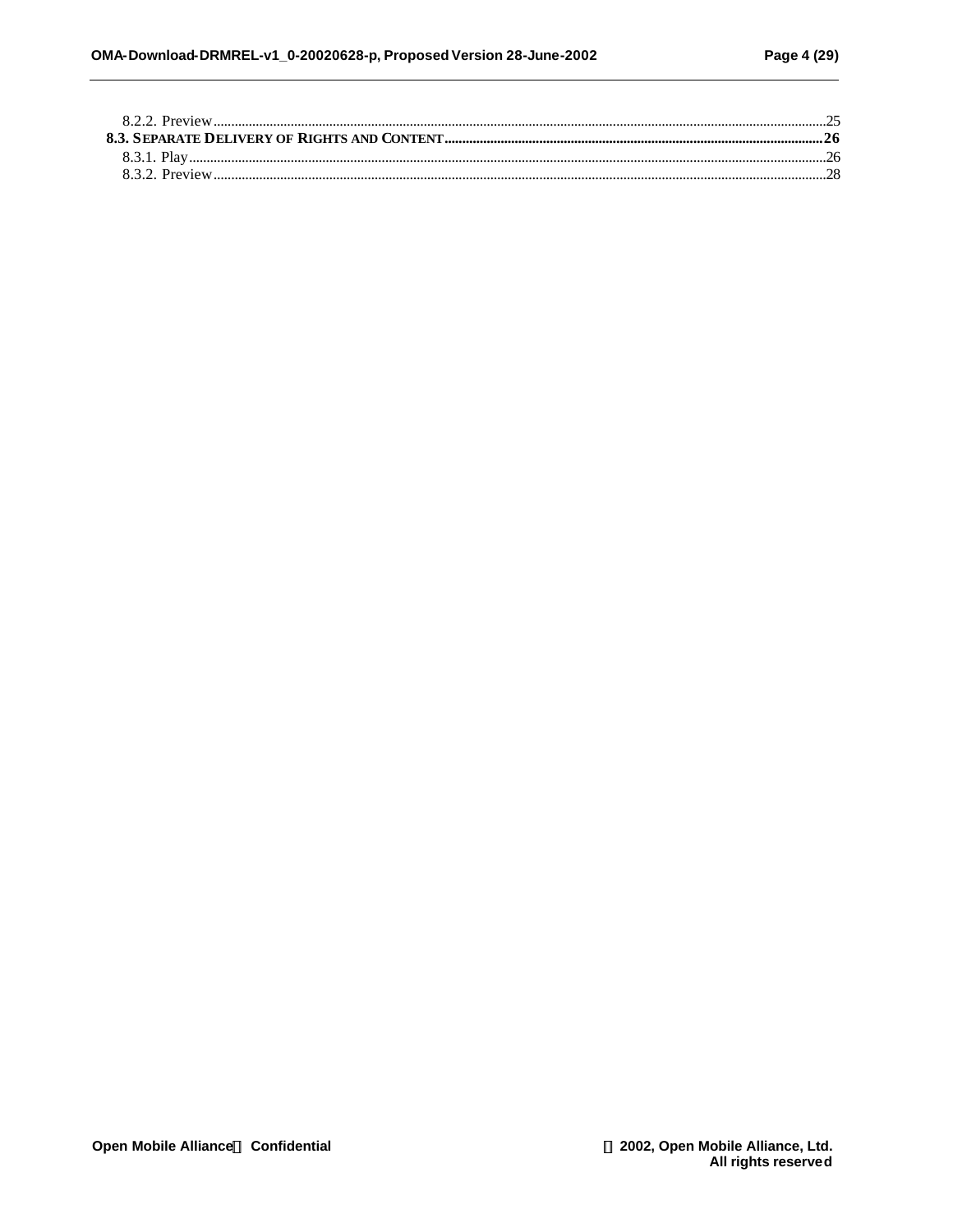# **1. Scope**

Open Mobile Alliance (OMA) Wireless Application Protocol (WAP) is a result of continuous work to define an industry-wide specification for developing applications that operate over wireless communication networks. The scope for the Open Mobile Alliance is to define a set of specifications to be used by service applications. The wireless market is growing very quickly and reaching new customers and services. To enable operators and manufacturers to meet the challenges in advanced services, differentiation, and fast/flexible service creation, WAP defines a set of protocols in transport, session, and application layers. For additional information on the WAP architecture, refer to [WAPARCH].

The scope of OMA "*Digital Rights Management*" [DRM] is to enable the controlled consumption of digital media objects by allowing content providers to express usage rights, e.g., the ability to preview DRM content, to prevent downloaded DRM content from being illegally forwarded (copied) to other users, and to enable super distribution of DRM content. The defined technology is an initial DRM system that can be extended into a more comprehensive and secure DRM system.

The scope for this specification is to define the rights expression language used to describe the rights governing the usage of DRM content.

It addresses requirements such as enabling preview, i.e., test-driving, of content, possibly prior to purchasing, expressing a range of different permissions and constraints, and optimisation of rights objects delivered over constrained bearers. It provides a concise mechanism for expressing rights over DRM content. It is independent of the content being distributed, the mechanism used for distributing the content, and the billing mechanism used to handle the payments.

The OMA "*Digital Rights Management*" specification defines the context in which the DRM Rights Expression Language is used.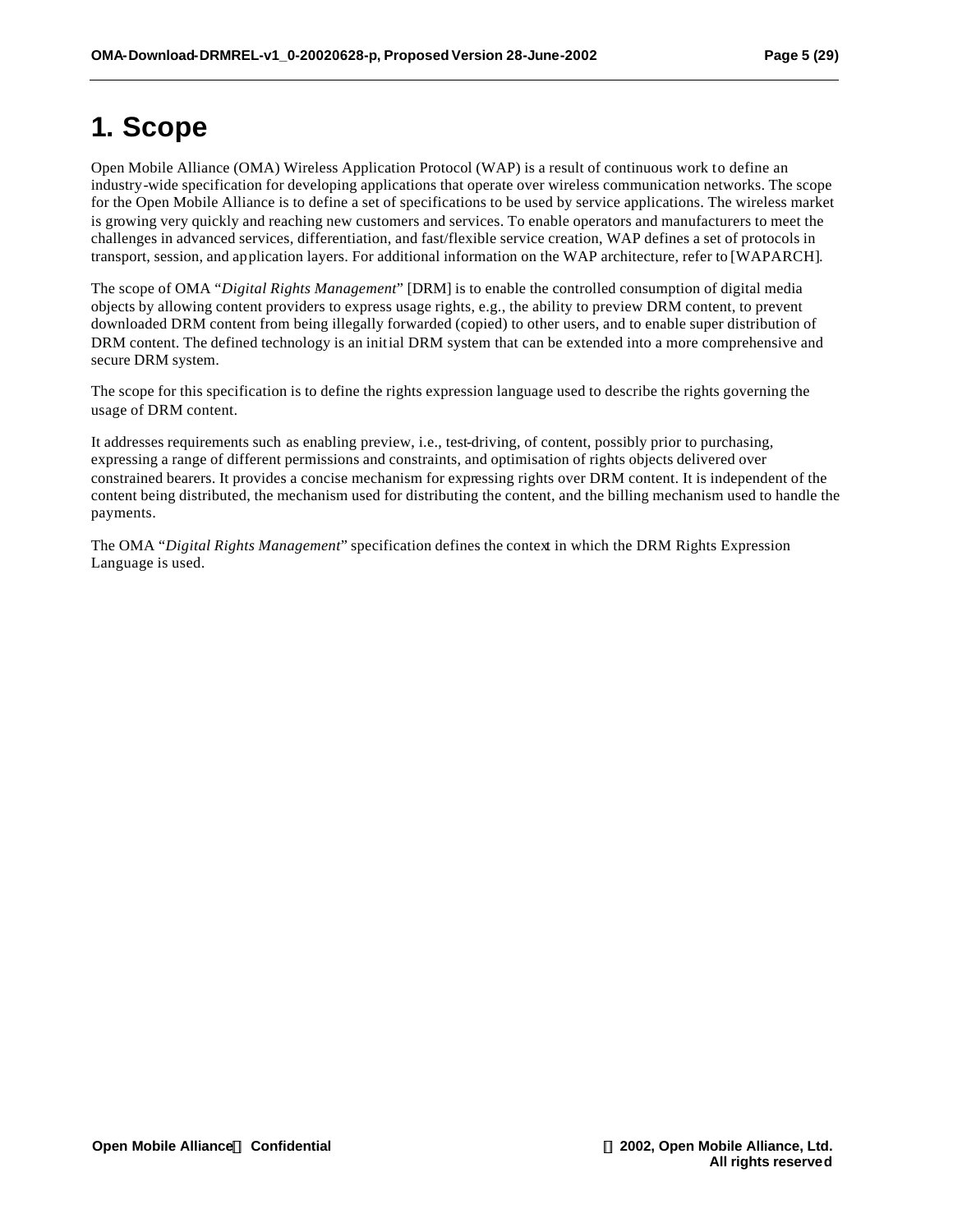# **2. References**

## **2.1. Normative References**

| [CREQ]      | "Specification of WAP Conformance Requirements". WAP Forum™. WAP-221-CREQ.<br>http://www.openmobilealliance.org/                                       |
|-------------|--------------------------------------------------------------------------------------------------------------------------------------------------------|
| [ISO8601]   | "Representations of dates and times". ISO (International Organization for Standardization).<br>http://www.iso.ch/markete/8601.pdf                      |
| [ODRL]      | "Open Digital Rights Language (ODRL)". Version 1.0. 21 November 2001.<br>http://odrl.net/1.0/ODRL-10.pdf                                               |
| [RFC2119]   | "Key words for use in RFCs to Indicate Requirement Levels". S. Bradner. March 1997.<br>http://www.ietf.org/rfc/rfc2119.txt                             |
| [RFC2396]   | "Uniform Resource Identifiers (URI): Generic Syntax". T. Berners-Lee, R. Fielding, L.<br>Masinter. August 1998. ftp://ftp.isi.edu/in-notes/rfc2396.txt |
| [WBXML]     | "Binary XML Content Format Specification". WAP Forum™. WAP-192-WBXML.<br>http://www.openmobilealliance.org/                                            |
| [XML]       | "Extensible Markup Language (XML) 1.0 (Second Edition)". W3C Recommendation 6 October<br>2000. http://www.w3c.org/TR/2000/REC-xml-20001006/            |
| [XMLSchema] | "XML Schema Part 2: Datatypes". W3C Recommendation 2 May 2001.<br>http://www.w3.org/TR/xmlschema-2/                                                    |

### **2.2. Informative References**

| [WAPARCH] | "WAP Architecture". WAP Forum <sup>TM</sup> . WAP-210-WAPArch. http://www.openmobilealliance.org/                                                                    |
|-----------|----------------------------------------------------------------------------------------------------------------------------------------------------------------------|
| [DRM]     | "Digital Rights Management". Open Mobile Alliance <sup>TM</sup> . OMA-Download-DRM-v1_0.<br>http://www.openmobilealliance.org/                                       |
| [DRMCF]   | "DRM Content Format". Open Mobile Alliance™. OMA-Download-DRMCF-v1_0.<br>http://www.openmobilealliance.org/                                                          |
| [XMLENC]  | "XML Encryption Syntax and Processing". W3C Candidate Recommendation 04 March 2002.<br>$\frac{\text{http://www.w3.org/TR/2002/CR-xmlenc-core -20020304/}}{20020304}$ |
| [XMLSIG]  | "XML Signature Syntax and Processing". W3C Recommendation 12 February 2002.<br>$\frac{\text{http://www.w3.org/TR/2002/REC - xmldsig-core -20020212/}}{$              |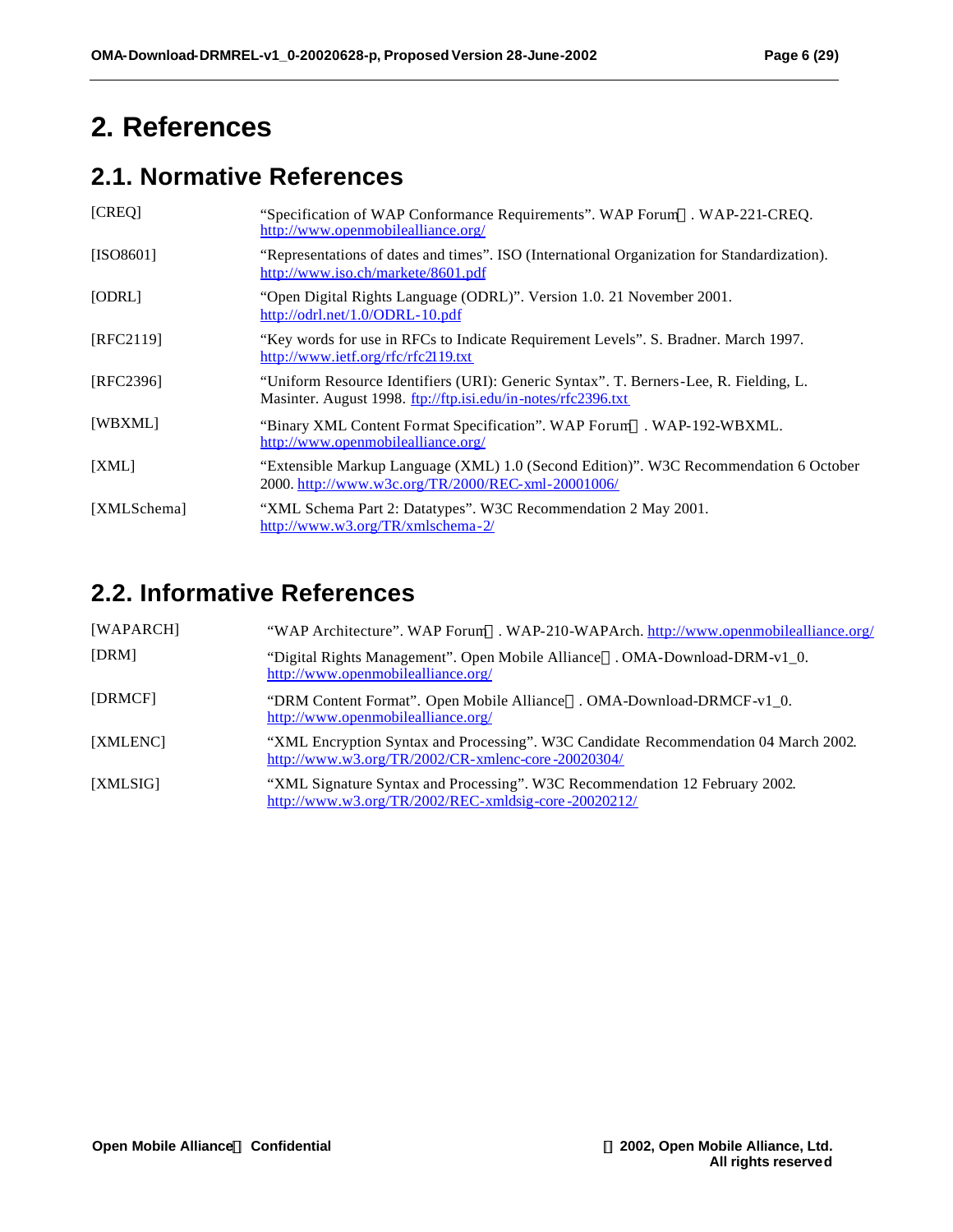# **3. Terminology and Conventions**

# **3.1. Conventions**

The key words "MUST", "MUST NOT", "REQUIRED", "SHALL", "SHALL NOT", "SHOULD", "SHOULD NOT", "RECOMMENDED", "MAY" , and "OPTIONAL" in this document are to be interpreted as described in [RFC2119].

All sections and appendixes, except "Scope" and "Introduction", are normative, unless they are explicitly indicated to be informative.

# **3.2. Definitions**

| Asset                    | Content governed by rights. See DRM content.                                                                                                                                                                                                                                            |
|--------------------------|-----------------------------------------------------------------------------------------------------------------------------------------------------------------------------------------------------------------------------------------------------------------------------------------|
| <b>Combined delivery</b> | Delivery of the rights object and content together in a single message. See DRM<br>message.                                                                                                                                                                                             |
| Composite object         | A media object that contains other media objects by inclusion.                                                                                                                                                                                                                          |
| <b>Consuming device</b>  | A mobile device consuming DRM content.                                                                                                                                                                                                                                                  |
| <b>Content</b>           | A media object.                                                                                                                                                                                                                                                                         |
| <b>DRM</b> agent         | A user agent in the device that enforces the rights and controls the consumption of<br>DRM content on the device.                                                                                                                                                                       |
| <b>DRM</b> content       | Content that is consumed according to rights. DRM content may be in encrypted DRM<br>Content Format or in plaintext delivered inside a DRM message.                                                                                                                                     |
| <b>DRM</b> message       | A message containing a media object and an optional rights object. Media objects<br>received inside a DRM message must not leave the device. The optional rights object<br>defines additional consumption rules for the media object.                                                   |
| <b>Forward-lock</b>      | A special case of combined delivery method where the DRM message includes only the<br>media object and not a rights object at all. A set of default rights applies for the media<br>object.                                                                                             |
| Media object             | A piece of digital content e.g. a ringing tone, screen saver, Java game or any other<br>digital resource.                                                                                                                                                                               |
| <b>Rights</b>            | Permissions and constraints defining under which circumstances access is granted to<br>DRM content.                                                                                                                                                                                     |
| <b>Rights object</b>     | An instance of rights.                                                                                                                                                                                                                                                                  |
| Separate delivery        | Delivery of rights object and content via separate transports.                                                                                                                                                                                                                          |
| Superdistribution        | A mechanism that (1) allows the end user to redistribute the encrypted DRM content to<br>other end users through potentially insecure channels and (2) enables the receipients to<br>use the rights refresh mechanism to obtain initial rights for the superdistributed DRM<br>content. |

### **3.3. Abbreviations**

| <b>AES</b> | <b>Advanced Encryption Standard</b>   |
|------------|---------------------------------------|
| CEK        | <b>Content Encryption Key</b>         |
| DRM        | Digital Rights Management             |
| MIME       | Multipurpose Internet Mail Extensions |
| OMA        | Open Mobile Alliance                  |
| REL        | <b>Rights Expression Language</b>     |
| SMS        | <b>Short Message Service</b>          |
| WAP        | <b>Wireless Application Protocol</b>  |
| WBXML      | WAP Binary XML                        |
| XML        | Extensible Markup Language            |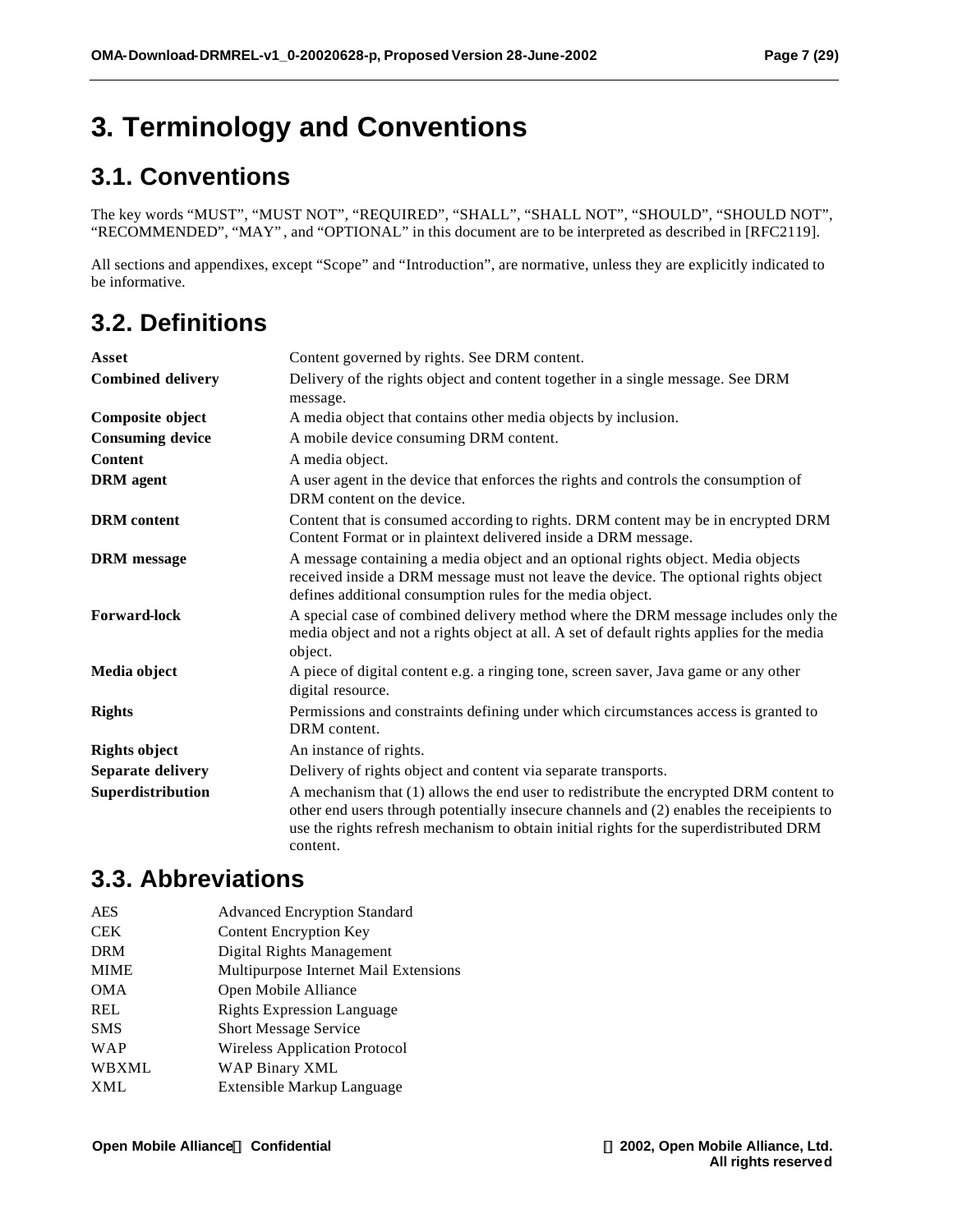# **4. Introduction**

Digital Rights Management [DRM] defines the mechanisms how to deliver DRM content and rights objects to a consuming device. Rights are used to specify the access a consuming device is granted to DRM content. The Rights Expression Language (REL) defined in this document specifies the syntax and semantics of rights governing the usage of DRM content based on the Open Digital Rights Language [ODRL].

DRM content is consumed according to the specified rights. Therefore, the value is in the rights and not in the content itself. Thus, rights objects must not leave the consuming device. Furthermore, the consuming device must not modify the rights objects.

For reasons of simplicity and efficiency, one rights object references one piece of content at a time. This cardinality between content and rights objects can easily be extended in future versions of this specification if a more fine-grained specification of content-rights association becomes necessary. Rights governing a composite object, e.g., a theme consisting of a ringing tone and a logo, apply to the individual components of the composite content. Note that if the individual components can be referenced separately, multiple rights objects can be used to specify rights for each of the individual components directly.

## **4.1. Goals**

The goal of this specification is to define a REL taking into account the special requirements and characteristics of the mobile domain to express consumption rights over DRM content. Some of the specific goals include

- Light-weight and simple way of expressing rights
- Minimal set of permissions and constraints
- Quick and easy to implement and deploy in short time to market
- Lowering the entrance barrier for content providers and other players to adopt DRM technologies
- Optimised expression of rights for delivery over constrained bearers
- Suitable for specifying rights independently of the content type
- Suitable for specifying rights independently of the transport mechanism
- Suitable for specifying rights to encrypted and unencrypted content
- Enable specification of right to preview, i.e., test-drive, DRM content enabling users to experience the content first hand, possibly prior to purchasing it
- Enable specification of constraints to restrict permissions to the number of times content can be accessed, and time limits and intervals during which content can be accessed.

### **4.2. Non-goals**

OMA Digital Rights Management [DRM] defines a simple DRM system. Therefore, the REL only comprises features that are required for the simple DRM system freeing the REL from unnecessary complexity. In particular, the following are not goals of the REL:

- To govern the distribution of DRM content is not a goal of the REL. If DRM content is encrypted it is useless without the corresponding rights, and thus there is no need for the REL to explicitly govern distribution. If DRM content is in plain, distributing it would be highly irresponsible. Thus, also in this case, the REL does not need to explicitly govern distribution.
- To govern device management permissions such as 'install', 'uninstall', 'delete', etc. Freeing memory capacity on the device is an intrinsic right that every user has to his/her device.

#### **Open Mobile AllianceÔ Confidential Ó 2002, Open Mobile Alliance, Ltd.**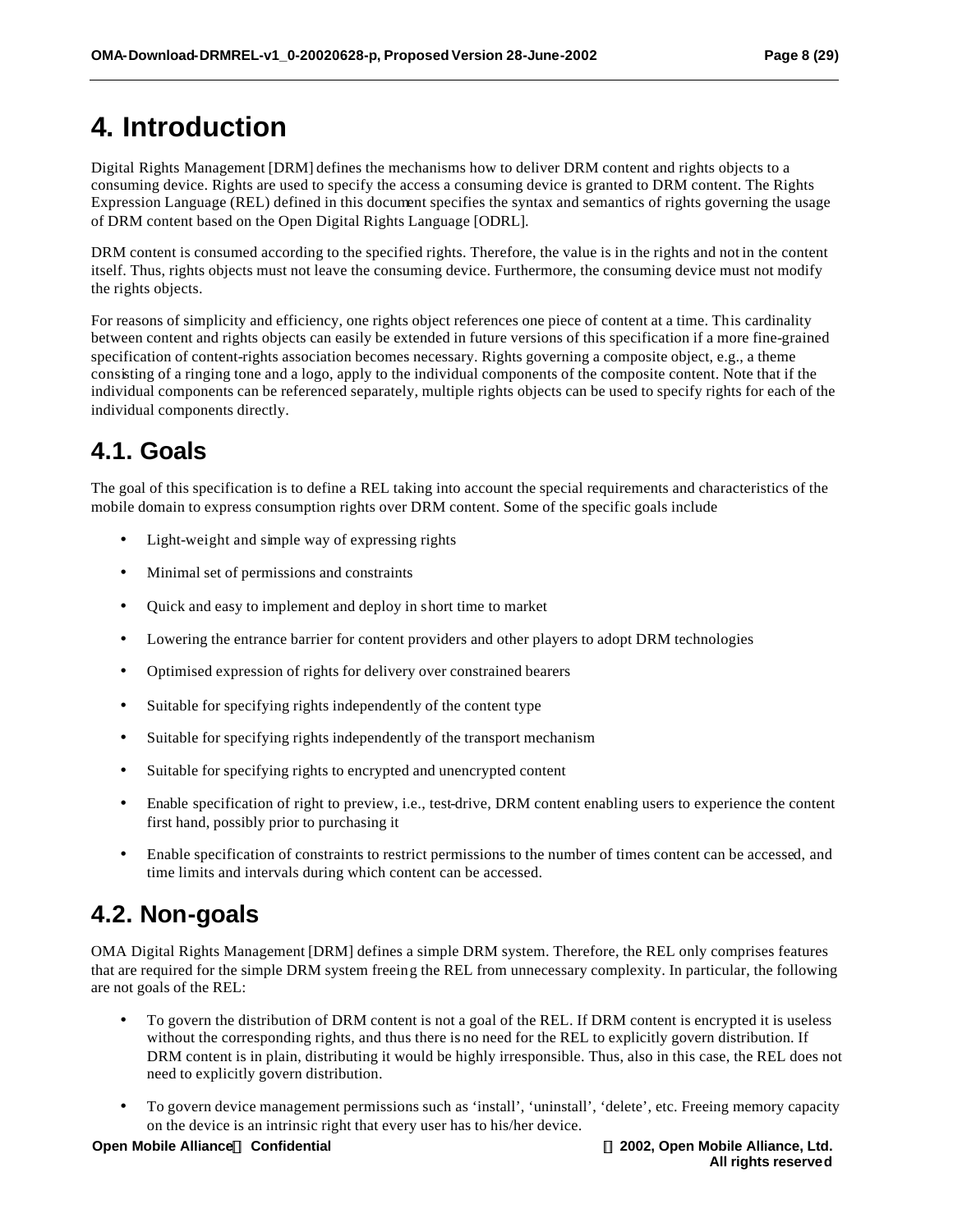# **5. Structure**

This section describes the structure of the rights expression language. The REL is defined as a mobile profile of ODRL [ODRL]. Rights are the collection of permissions and constraints defining under which circumstances access is granted to DRM content. The structure of the rights expression language enables the following functionality:

- 1. Metadata such as version and content ID
- 2. The actual rights specification consisting of
	- a. Linking to and providing protection information for the content, and
	- b. Specification of usage rights and constraints

Models are used to group rights elements according to their functionality, and thus enable concise definition of elements and their semantics. The following models are used throughout this specification:

- Foundation model
- Agreement model
- Context model
- Permission model
- Constraint model
- Security model

The rights expression language is defined as a mobile profile, i.e., a subset, of ODRL. Section 5.7 specifies how to handle ODRL models and elements that are not used in this specification.

# **5.1. Foundation Model**

The foundation model constitutes the basis for rights. It consists of the <context> and <rights> elements bringing together Meta information and agreement information. The foundation model serves as the starting point for incorporating the agreement model and the context model.

### 5.1.1. Element <rights>

| Element   | ELEMENT rights (context, agreement)                                                                                                                                                                                                                      |
|-----------|----------------------------------------------------------------------------------------------------------------------------------------------------------------------------------------------------------------------------------------------------------|
| Semantics | The <rights> element is the root element of all rights objects defined according to<br/>this specification. It contains the mandatory <context> and <agreement> elements<br/>linking assets to corresponding permissions.</agreement></context></rights> |

## **5.2. Agreement Model**

The agreement model expresses the permissions that are granted over an asset. It consists of the <agreement> element connecting a set of permissions with the corresponding asset. The asset element itself is also part of the agreement model. The agreement model incorporates the permission model and the security model.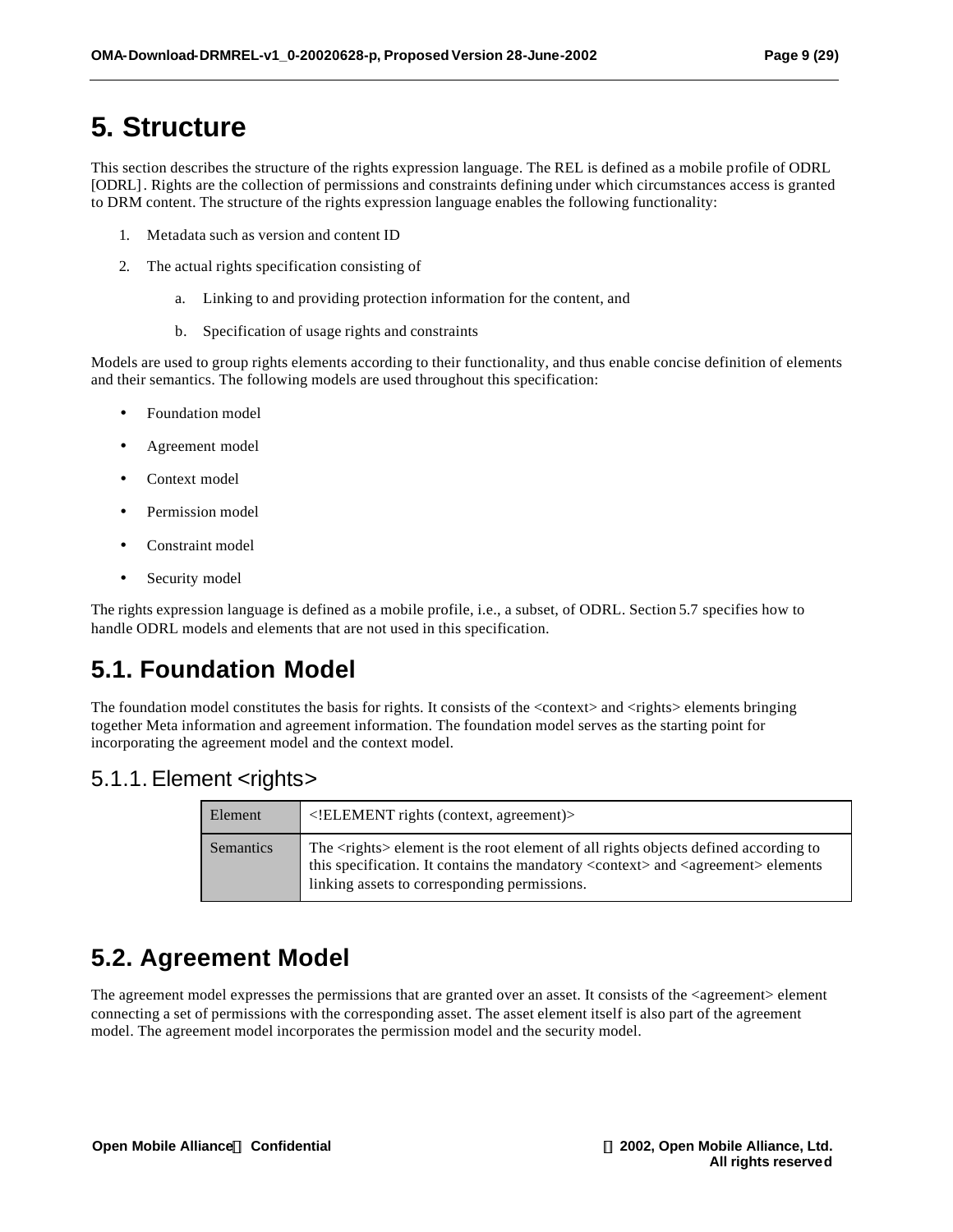### 5.2.1. Element <agreement>

| Element   | $\leq$ !ELEMENT agreement (asset, permission)>                                                                                                                                            |
|-----------|-------------------------------------------------------------------------------------------------------------------------------------------------------------------------------------------|
| Semantics | The <agreement> element specifies the permissions granted over the corresponding<br/>asset. It contains the mandatory <asset> and <permission> elements.</permission></asset></agreement> |

### 5.2.2. Element <asset>

| Element          | $\leq$ !ELEMENT asset (context, cek?)>                                                                                                                                                                                                                                                                                                                                                                                                                   |
|------------------|----------------------------------------------------------------------------------------------------------------------------------------------------------------------------------------------------------------------------------------------------------------------------------------------------------------------------------------------------------------------------------------------------------------------------------------------------------|
| <b>Semantics</b> | The <asset> element specifies the identity of the content governed by the containing<br/><agreement> element via the <context> child element. The optional <cek> element<br/>provides the functionality to access the encrypted content if granted the rights to do<br/>SO.<br/>Note that the <math>\langle</math>cek&gt; element is omitted and MUST be ignored by the DRM agent if<br/>the content is unencrypted.</cek></context></agreement></asset> |

### **5.3. Context Model**

The context model provides Meta information about the rights. It augments the foundation model, the agreement model, and the constraint model by expressing additional information.

The <context> element is used in the <rights> element and in the <asset> element. As the model's name already indicates, the semantics of its child elements depend on the context in which it occurs in the rights object.

#### 5.3.1. Element <context>

| <b>Semantics</b><br>The <context> element contains the optional <version> and <uid> elements. As the<br/>name already indicates, it provides context sensitive information for use within the</uid></version></context>                                                                                                                                                                                                                                 | Element |
|---------------------------------------------------------------------------------------------------------------------------------------------------------------------------------------------------------------------------------------------------------------------------------------------------------------------------------------------------------------------------------------------------------------------------------------------------------|---------|
| context of its parent element.<br>The semantics of its child elements depend on the parent element in which the<br><context> element is used. These are different if the <context> element is a child<br/>element of the <rights> element from when the <context> element is a child element<br/>of the <asset> element. Please see the corresponding descriptions of the individual<br/>child elements.</asset></context></rights></context></context> |         |

### 5.3.2. Element <version>

| Element   | $\leq$ !ELEMENT version (#PCDATA)>                                                                                                                                                                                                                                                                    |
|-----------|-------------------------------------------------------------------------------------------------------------------------------------------------------------------------------------------------------------------------------------------------------------------------------------------------------|
| Semantics | The <version> element SHOULD only be used if its parent <context> element is<br/>included in the <rights>element. The <version>element then specifies the version of<br/>the rights object. For this specification its content MUST be "1.0" (without quotes).</version></rights></context></version> |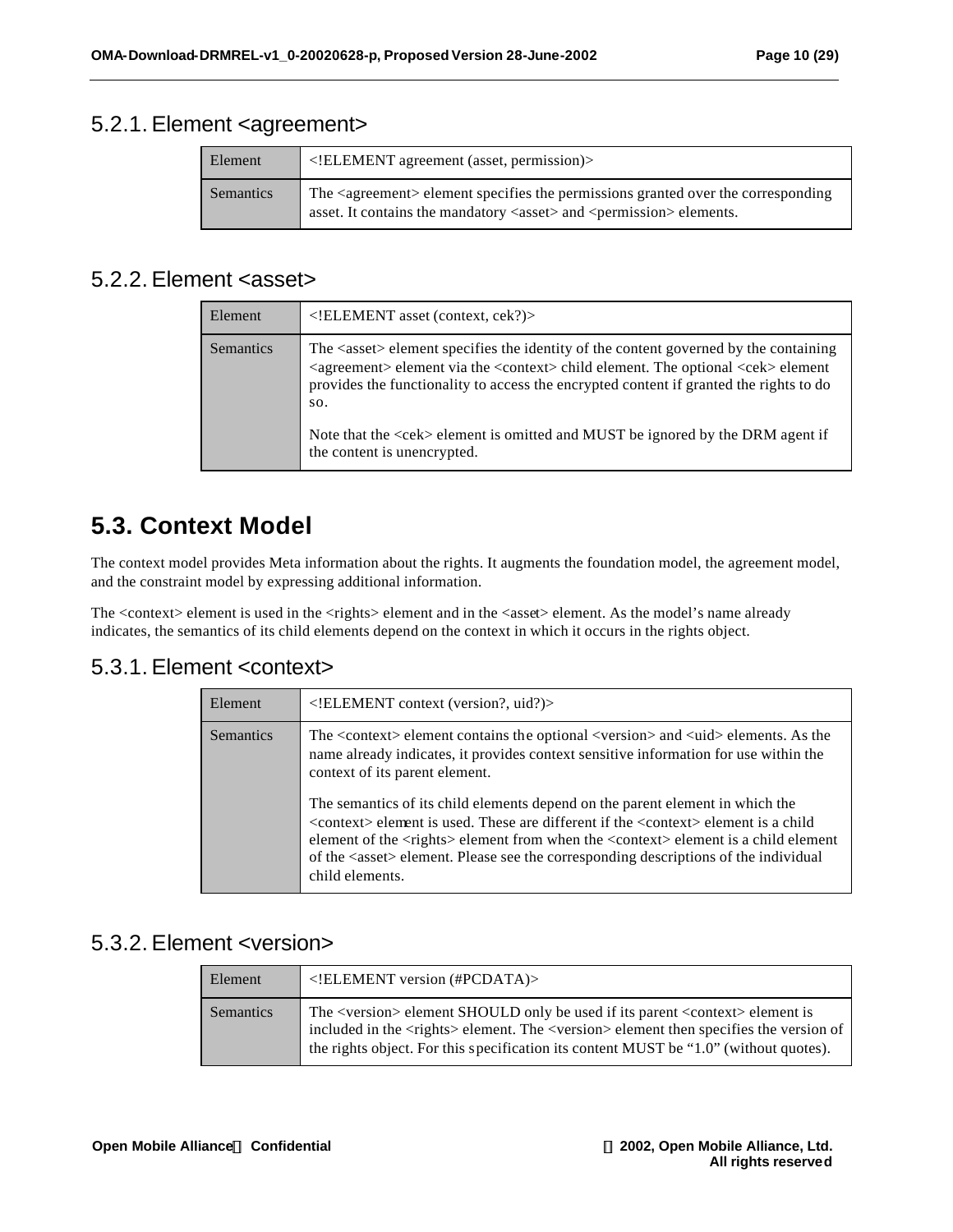#### 5.3.3. Element <uid>

| Element          | ELEMENT uid (#PCDATA)                                                                                                                                                                                                                                                                                                                                                                                                                                                                                           |
|------------------|-----------------------------------------------------------------------------------------------------------------------------------------------------------------------------------------------------------------------------------------------------------------------------------------------------------------------------------------------------------------------------------------------------------------------------------------------------------------------------------------------------------------|
| <b>Semantics</b> | If its parent <context> element is included in the <asset> element, the <uid> element<br/>specifies the content identifier of the corresponding DRM content. It contains the<br/>ContentURI value of the DCF [DRMCF] in case of encrypted content (separate<br/>delivery) or the Content-Id header of the referenced media object inside the DRM<br/>message in the case of unencrypted content (combined delivery) [DRM]. The format<br/>used for the value MUST conform to [RFC2396].</uid></asset></context> |

### **5.4. Permission Model**

The permission model augments the agreement model. It facilitates the expression of permissions over assets by specifying the access granted to a device. The permission model incorporates the constraint model allowing finegrained consumption control of content.

The set of permissions comprises <play>, <display>, <execute>, and <print>. Access to the content MUST only be granted according to the permissions explicitly specified by corresponding rights.

Note that the REL only specifies consumption rights and not management rights, e.g., install, uninstall, delete, or distribution rights, e.g., forward, copy. This is made possible by the separation of content and rights objects (although content and rights objects may be delivered together) freeing the REL from unnecessary complexity and overhead. Content, in encrypted and unencrypted form, can be stored; however, it can only be accessed if corresponding rights are available.

Similarly, encrypted content can be super-distributed without unnecessarily complicating the REL; no separate distribution permissions are necessary, since encrypted content without the decryption key is of no value.

Unknown or unsupported permission elements MUST be ignored and alternative, not explicitly specified rights to access content MUST NOT be granted instead. Other known and supported permissions defined by the same rights object MUST remain unaffected and access MUST be granted according to those. A permission that is not granted due to unknown or unsupported constraints (section 5.5) MUST NOT affect the granting of other permissions.

### 5.4.1. Element <permission>

| Element   | ELEMENT permission (play?, display?, execute?, print?)                                                                                                                                                                                                                            |
|-----------|-----------------------------------------------------------------------------------------------------------------------------------------------------------------------------------------------------------------------------------------------------------------------------------|
| Semantics | The <permission> element contains a set of optional permissions specifying the<br/>rights over a piece of content. It contains the optional <play>, <display>, <execute>,<br/>and <math>\langle</math>print<math>\rangle</math> elements.</execute></display></play></permission> |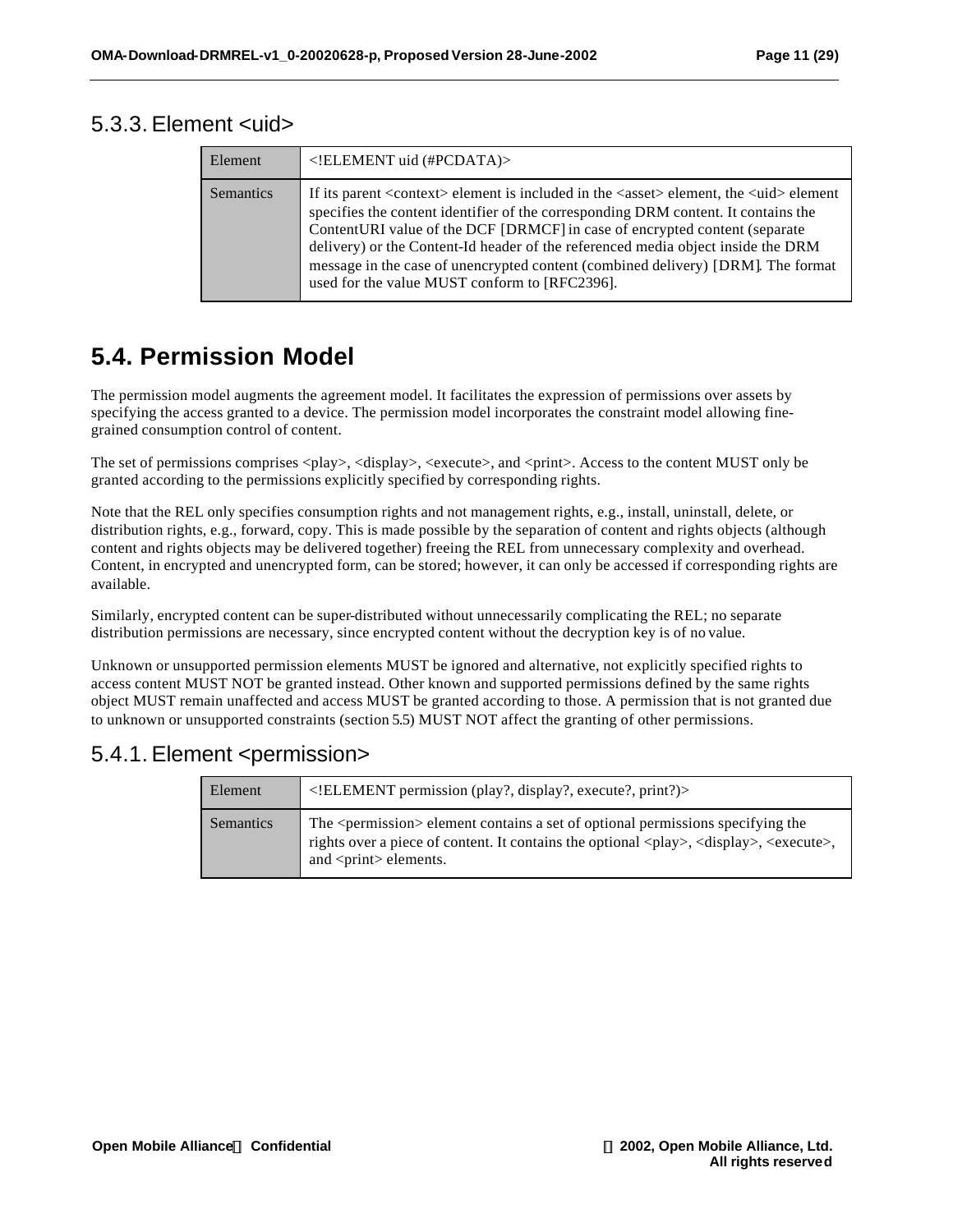### 5.4.2. Element <play>

| Element          | ELEMENT play (constraint?)                                                                                                                                                                                                                                                                                                                                                                    |
|------------------|-----------------------------------------------------------------------------------------------------------------------------------------------------------------------------------------------------------------------------------------------------------------------------------------------------------------------------------------------------------------------------------------------|
| <b>Semantics</b> | The <play> element grants play rights over an asset. It contains an optional<br/><constraint> element. If the <constraint> element is specified the DRM agent MUST<br/>grant play rights according to the <constraint> child element. If no <constraint><br/>element is specified, the DRM agent MUST grant unlimited play rights.</constraint></constraint></constraint></constraint></play> |
|                  | The <play> element has the semantics of rendering the DRM content into<br/>audio/video form, for example, audio/midi, video/quicktime. The DRM agent MUST<br/>NOT grant access according to <play> to content that cannot be rendered in this way.</play></play>                                                                                                                              |
|                  | Note that the DRM agent MUST NOT grant access to game content, e.g., Java <sup>TM</sup><br>games, based on the <play> permission. In order to specify rights for <math>Jawa^{TM}</math> games,<br/>the <e xecute=""> element MUST be utilized instead (section 5.4.4).</e></play>                                                                                                             |

### 5.4.3. Element <display>

| Element          | ELEMENT display (constraint?)                                                                                                                                                                                                                                                                                                                                                                                                                                                                                                                                                                                                                                                             |
|------------------|-------------------------------------------------------------------------------------------------------------------------------------------------------------------------------------------------------------------------------------------------------------------------------------------------------------------------------------------------------------------------------------------------------------------------------------------------------------------------------------------------------------------------------------------------------------------------------------------------------------------------------------------------------------------------------------------|
| <b>Semantics</b> | The <display> element grants display rights over an asset. It contains an optional<br/><constraint> element. If the <constraint> element is specified the DRM agent MUST<br/>grant display rights according to the <constraint> child element. If no <constraint><br/>element is specified, the DRM agent MUST grant unlimited display rights.<br/>The <display> element has the s emantics of rendering the DRM content onto a visual<br/>device, for example, image/gif or image/jpeg. The DRM agent MUST NOT grant<br/>access according to <display> to content that cannot be rendered in this way.</display></display></constraint></constraint></constraint></constraint></display> |

### 5.4.4. Element <execute>

| Element          | ELEMENT execute (constraint?)                                                                                                                                                                                                                                                                                                                                                                                                                                                                                                                                                                                   |
|------------------|-----------------------------------------------------------------------------------------------------------------------------------------------------------------------------------------------------------------------------------------------------------------------------------------------------------------------------------------------------------------------------------------------------------------------------------------------------------------------------------------------------------------------------------------------------------------------------------------------------------------|
| <b>Semantics</b> | The <execute> element grants execution rights over an asset. It contains an optional<br/><constraint> element. If the <constraint> element is specified the DRM agent MUST<br/>grant execution rights according to the <constraint> child element. If no <constraint><br/>element is specified, the DRM agent MUST grant unlimited execution rights.<br/>The <execute> element has the semantics of executing, i.e., invoking, DRM content,<br/>e.g., Java<sup>TM</sup> games or other applications. Thus, the DRM agent MUST NOT grant</execute></constraint></constraint></constraint></constraint></execute> |
|                  | access according to <execute> to content that cannot be rendered in this way.</execute>                                                                                                                                                                                                                                                                                                                                                                                                                                                                                                                         |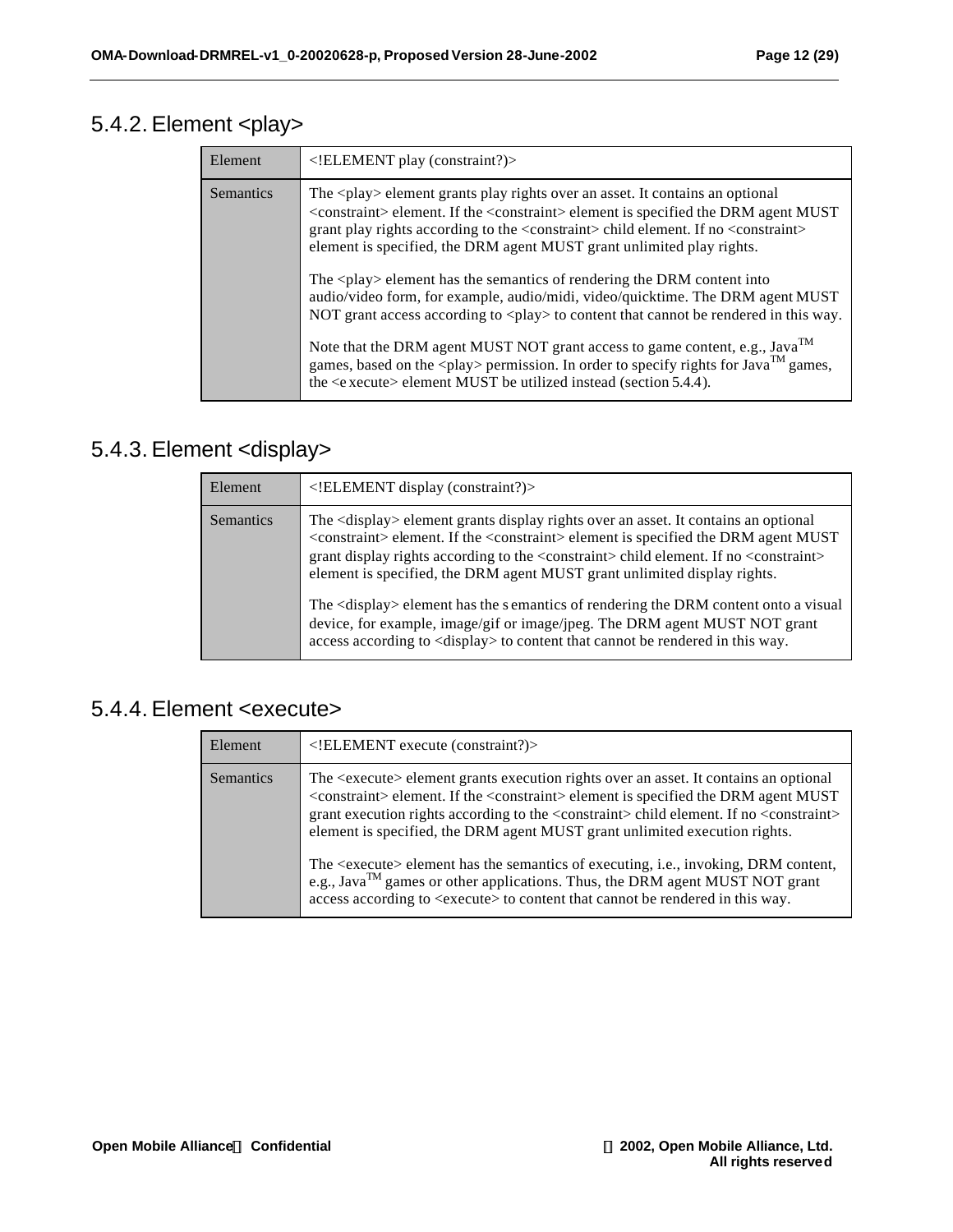### 5.4.5. Element <print>

| Element          | ELEMENT print (constraint?)                                                                                                                                                                                                                                                                                                                                                              |
|------------------|------------------------------------------------------------------------------------------------------------------------------------------------------------------------------------------------------------------------------------------------------------------------------------------------------------------------------------------------------------------------------------------|
| <b>Semantics</b> | The <print> element grants print rights over an asset. It contains an optional<br/><constraint> element. If the <print> element is specified the DRM agent MUST grant<br/>print rights according to the <constraint> child element. If no <constraint> element is<br/>specified, the DRM agent MUST grant unlimited print rights.</constraint></constraint></print></constraint></print> |
|                  | The <print> element has the semantics of printing, i.e., creating a hardcopy of, the<br/>DRM content, for example, image/jpeg. The DRM agent MUST NOT grant access<br/>according to <print> to content that cannot be rendered in this way.</print></print>                                                                                                                              |

### **5.5. Constraint Model**

The constraint model enhances the permission model by providing fine-grained consumption control of content.

Constraints are associated with one permission element at a time. For a permission to be granted all its constraints MUST be fulfilled. If a constraint is not understood or cannot be enforced by the consuming device the parent permission is invalid and MUST NOT be granted.

### 5.5.1. Element <constraint>

| Element   | $\leq$ !ELEMENT constraint (count?, date time?, interval?)                                                                                                                                      |
|-----------|-------------------------------------------------------------------------------------------------------------------------------------------------------------------------------------------------|
| Semantics | The <constraint> element is the top most element in the constraint model. It contains<br/>the optional <count>, <datetime>, and <interval> elements.</interval></datetime></count></constraint> |

#### 5.5.2. Element <count>

| Element   | $\leq$ !ELEMENT count (fixed)>                                                                                                                                                                                                                                                                                                                                                                                                                                                 |
|-----------|--------------------------------------------------------------------------------------------------------------------------------------------------------------------------------------------------------------------------------------------------------------------------------------------------------------------------------------------------------------------------------------------------------------------------------------------------------------------------------|
| Semantics | The <count> element contains the <fixed> element. It specifies the number of times a<br/>permission may be granted over an asset via the <fixed>child element.<br/>The DRM agent MUST NOT grant access to the DRM content more often than<br/>specified by the value of the child <fixed>element. Similarly, the DRM agent MUST<br/>NOT grant access to the DRM content if the value of the child <fixed> element is<br/>non-positive.</fixed></fixed></fixed></fixed></count> |
|           |                                                                                                                                                                                                                                                                                                                                                                                                                                                                                |

### 5.5.3. Element <fixed>

| Element   | $\leq$ !ELEMENT fixed (#PCDATA)>                                                                                                                                                                    |
|-----------|-----------------------------------------------------------------------------------------------------------------------------------------------------------------------------------------------------|
| Semantics | The <fixed> element is used from within the <count> element to specify the number<br/>of times a permission may be granted over an asset. It contains a positive integer<br/>value.</count></fixed> |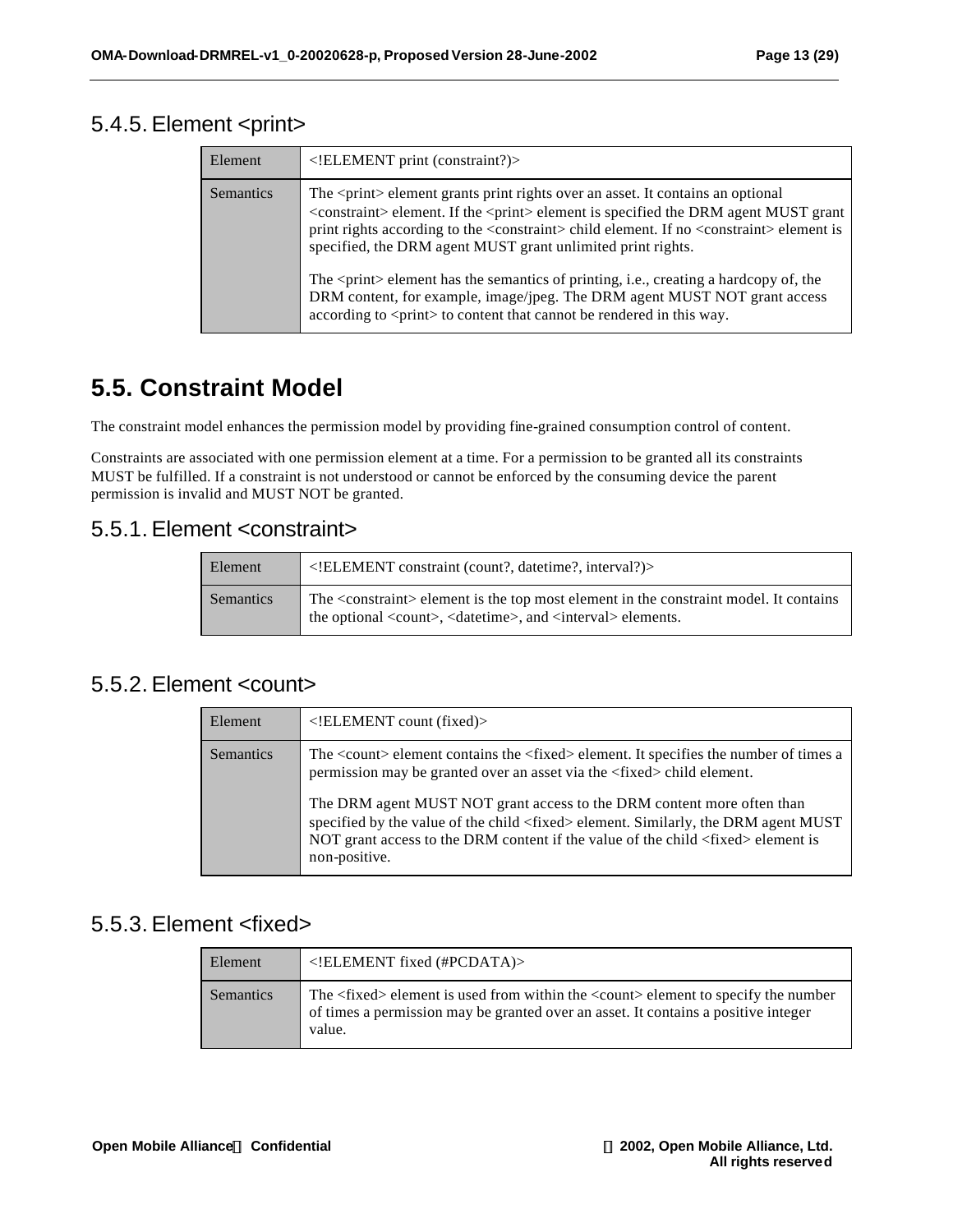### 5.5.4. Element <datetime>

| Element   | ELEMENT datetime (start?, end?)                                                                                                                                                                                                                                                                                                          |
|-----------|------------------------------------------------------------------------------------------------------------------------------------------------------------------------------------------------------------------------------------------------------------------------------------------------------------------------------------------|
| Semantics | The <datetime> element specifies the time range, respectively the time limit, for a<br/>containing permission. It contains the optional <start> and <end> elements.</end></start></datetime>                                                                                                                                             |
|           | If the <start> element is present, its semantics are 'not before' the specified<br/>time/date.</start>                                                                                                                                                                                                                                   |
|           | If the <end> element is present, its semantics are 'not after' the specified time/date.</end>                                                                                                                                                                                                                                            |
|           | If both are present, the value of the <start>element MUST be smaller than the value<br/>of the <end> element. If the value of the <start> element is greater than the value of<br/>the <end> element then the DRM agent MUST NOT grant access to the DRM<br/>content according to the containing permission.</end></start></end></start> |
|           | If both are absent, the date time element does not have a meaning and MUST be<br>ignored.                                                                                                                                                                                                                                                |
|           | The DRM agent of a consuming device without a time source MUST NOT grant<br>access to DRM content according to permissions containing the <datetime> element.</datetime>                                                                                                                                                                 |
|           | Note that, strictly speaking, the effective and secure enforcement of the <datetime><br/>element requires a secure time source that cannot be tampered with by the end user.<br/>Without a secure clock, an end user could easily obtain prolonged rights to content by<br/>setting the device's date and time at will.</datetime>       |

### **5.5.4.1. Element <start>**

| Element          | ELEMENT start (#PCDATA)                                                                                                                                                                                                                                                                                                                                                                                                                                                                                                                                                                                                                                                                                |
|------------------|--------------------------------------------------------------------------------------------------------------------------------------------------------------------------------------------------------------------------------------------------------------------------------------------------------------------------------------------------------------------------------------------------------------------------------------------------------------------------------------------------------------------------------------------------------------------------------------------------------------------------------------------------------------------------------------------------------|
| <b>Semantics</b> | The <start> element specifies the start time/date. Its semantics are 'not before'. The<br/>general format used for specifying time/date values is defined in [ISO8601].</start>                                                                                                                                                                                                                                                                                                                                                                                                                                                                                                                        |
|                  | To increase interoperability and facilitate ease of implementation values MUST<br>conform to a single lexical representation defined in section 3.2.7 of [XMLSchema].<br>This lexical representation is the extended format CCYY-MM-DDThh:mm:ss where<br>CC denotes the century, YY denotes the year, MM denotes the month, DD denotes<br>the day, T is the date/time separator, and hh, mm, ss represent the hour, minute, and<br>second respectively. For example, 2002-12-31T23:59:59 represents December 31 <sup>st</sup> ,<br>2002, 23:59:59 local time.<br>The DRM agent MUST NOT grant access to the DRM content before the time/date<br>specified by the value of the <start> element.</start> |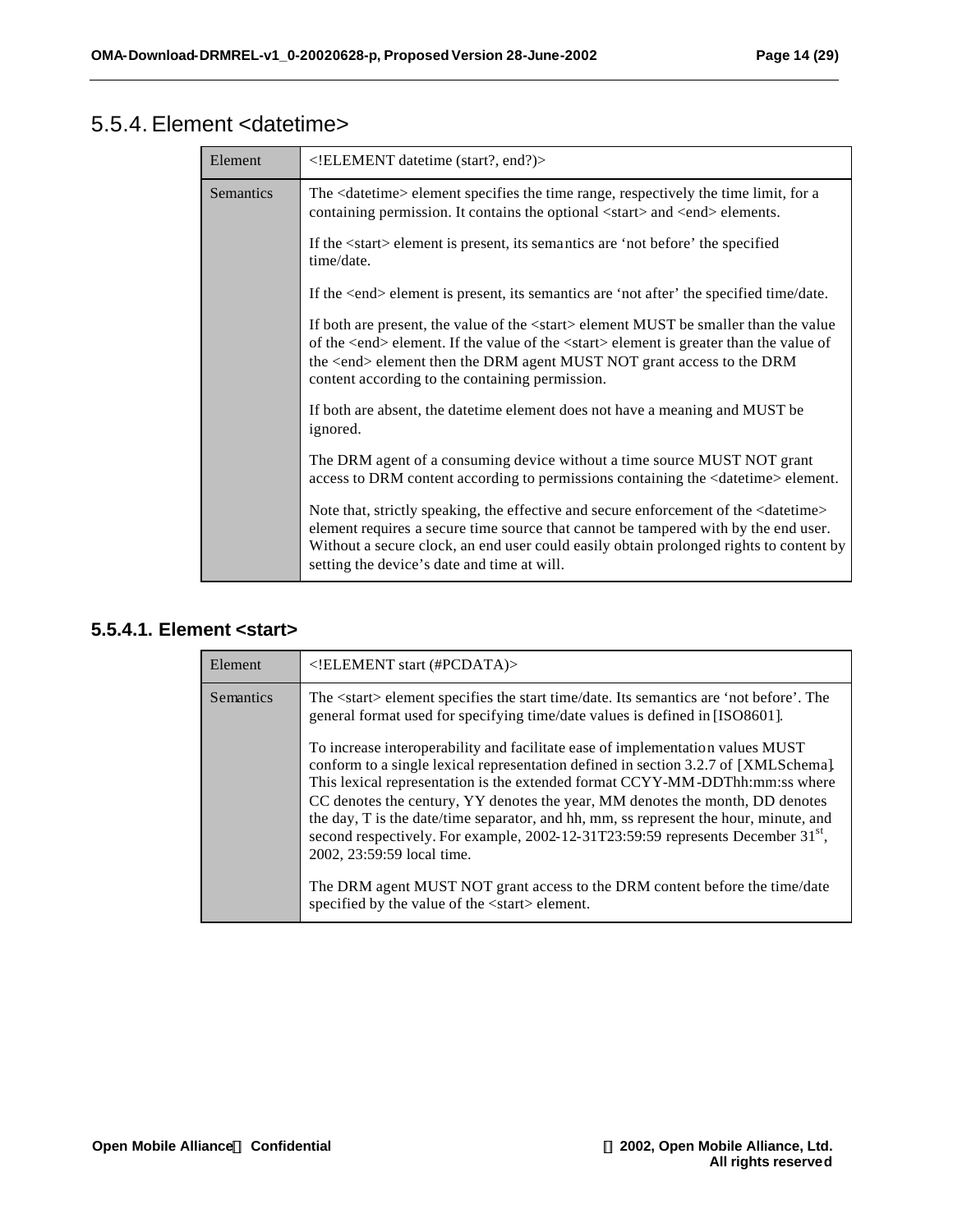#### **5.5.4.2. Element <end>**

| Element          | $\leq$ !ELEMENT end (#PCDATA)>                                                                                                                                                                                                                                                                                                                                                                                                                                                                                                                                                                                                                                                                    |
|------------------|---------------------------------------------------------------------------------------------------------------------------------------------------------------------------------------------------------------------------------------------------------------------------------------------------------------------------------------------------------------------------------------------------------------------------------------------------------------------------------------------------------------------------------------------------------------------------------------------------------------------------------------------------------------------------------------------------|
| <b>Semantics</b> | The <end> element specifies the end time/date. Its semantics are 'not after'. The<br/>general format used for specifying time/date values is defined in [ISO8601].</end>                                                                                                                                                                                                                                                                                                                                                                                                                                                                                                                          |
|                  | To increase interoperability and facilitate ease of implementation values MUST<br>conform to a single lexical representation defined in section 3.2.7 of [XMLSchema].<br>This lexical representation is the extended format CCYY-MM-DDThh:mm:ss where<br>CC denotes the century, YY denotes the year, MM denotes the month, DD denotes<br>the day, T is the date/time separator, and hh, mm, ss represent the hour, minute, and<br>second respectively. For example, 2002-12-31T23:59:59 represents December 31 <sup>st</sup> ,<br>2002, 23:59:59 local time.<br>The DRM agent MUST NOT grant access to the DRM content after the time/date<br>specified by the value of the <end> element.</end> |

### 5.5.5. Element <interval>

| Element   | ELEMENT interval (#PCDATA)                                                                                                                                                                                                                                                                                                                                                                                           |
|-----------|----------------------------------------------------------------------------------------------------------------------------------------------------------------------------------------------------------------------------------------------------------------------------------------------------------------------------------------------------------------------------------------------------------------------|
| Semantics | The <interval> element specifies a recurring period of time during which the rights<br/>can be exercised over the DRM content. The general format used for specifying<br/>interval values is defined in [ISO8601].</interval>                                                                                                                                                                                        |
|           | To increase interoperability and facilitate ease of implementation values MUST<br>conform to a single lexical representation defined in section 3.2.6 of [XMLSchema].<br>This lexical representation is PnYnMnDTnHnMnS or any reduced version thereof as<br>specified in [XMLSchema]. For example, P2Y10M15DT10H30M20S represents a<br>duration of 2 years, 10 months, 15 days, 10 hours, 30 minutes and 20 seconds. |
|           | The DRM agent MUST NOT grant access to the DRM content after the period<br>specified by the value of the <interval> element has elapsed.</interval>                                                                                                                                                                                                                                                                  |
|           | The DRM agent of a consuming device without a time source MUST NOT grant<br>access to DRM content according to permissions containing the <interval> element.</interval>                                                                                                                                                                                                                                             |
|           | Note that, strictly speaking, the effective and secure enforcement of the <interval><br/>element requires a secure time source that cannot be tampered with by the end user.<br/>Without a secure clock, an end user could easily obtain prolonged rights to content by<br/>setting the device's date and time at will.</interval>                                                                                   |

### **5.6. Security Model**

Often, security is not incorporated into the system design from the beginning. Rather, it is frequently added at a later point in time when it becomes evident that the underlying business model is at risk without providing adequate security. Not uncommonly, by then the system's design has progressed to an extent that changes to the architecture required for increasing the security are no longer possible.

Security constitutes an important part of a DRM system. Even if a particular DRM system is not designed to provide the technically highest possible degree of security (because of other factors such as business models, cost of increased security vs. value of content, etc.) security must be accounted for in the REL used to express rights over DRM content in this system. In order not to make the REL the bottleneck for future improvements in security and prevent stepping up

**Open Mobile AllianceÔ Confidential Ó 2002, Open Mobile Alliance, Ltd.**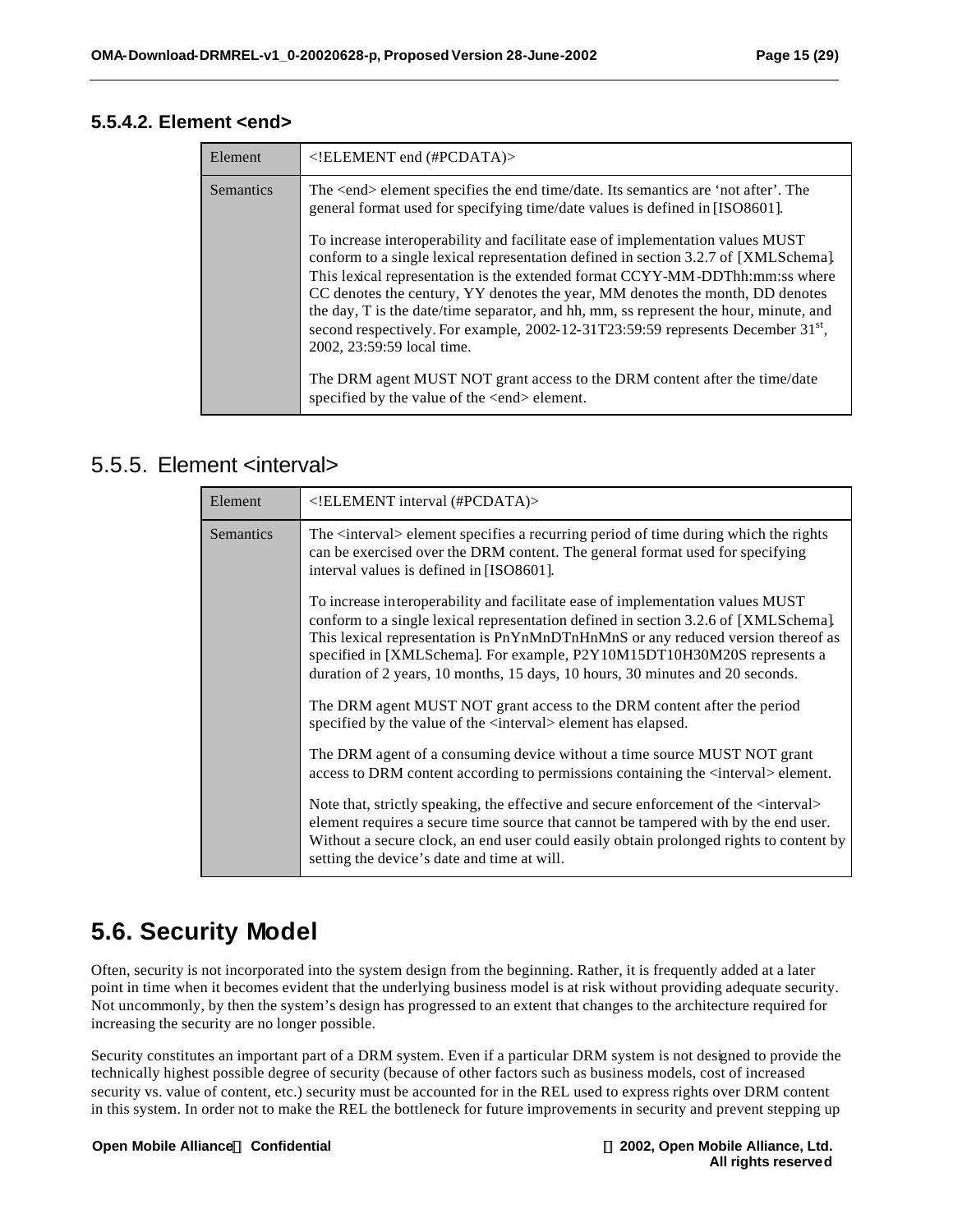the security of the system by the design of the REL, the functionality required for a very high level of security is described in this specification. Only the minimal set of security elements required to enable the functionality described in [DRM], however, are normative (section 5.6.2) while those parts outlining the security features beyond the scope of [DRM] are informative (sections 5.6.1 and 5.6.3).

The security model enhances the agreement model. It is designed to

- 1. Enforce the integrity of rights
- 2. Ensure the controlled consumption of DRM content
- 3. Enforce the integrity of the association between rights and DRM content

The ODRL security model, which forms the basis for the security model of this specification, is based on [XMLENC] and [XMLSIG].

Note that only the controlled consumption of DRM content is a normative part of this specification. Ensuring the integrity of rights and of the association of rights and DRM content is left to future versions of this specification.

### 5.6.1. Rights Integrity (Informative)

Integrity protection prevents illegitimately modifying the rights specified over DRM content, including but not limited to, adding, deleting, and modifying permissions and constraints over an asset, references to the asset itself, and meta information included in the rights.

This specification can easily be extended utilizing functionality from [XMLSIG] to ensure the integrity of rights. Since it is not part of the functionality required by [DRM], the description of the corresponding elements and their functionality is not part of this specification.

### 5.6.2. Content Confidentiality

Protecting content confidentiality is an essential part of enforcing consumption control of DRM content. Enabling an authorized party to consume content is similar to granting this party access to the confidential content. In other words, a party authorized to consume content is let into the exclusive circle of parties deemed trustworthy enough to access the protected content.

This concept is realized in [DRM] by i) encrypting the DRM content [DRMCF], and ii) sharing the key required to decrypt the DRM content only with those parties that are authorized to consume the content.

Content is encrypted using a symmetric algorithm (AES), i.e., the key used for decryption can be derived from the key used for encryption. Thus, henceforth, the key will be referred to as *content encryption key*, or short *CEK*. Encrypting the content defers content confidentiality to controlling the confidentiality of the CEK. Now, the security of the DRM system relies on the control of the CEK that must be kept secret from all unauthorized parties.

[DRM] specifies the means of making the key necessary for content decryption available to authorized parties. The CEK is not encrypted and thus its confidentiality is dependent on the delivery mechanism [DRM].

The security elements used to achieve the level of security required by [DRM] are described next.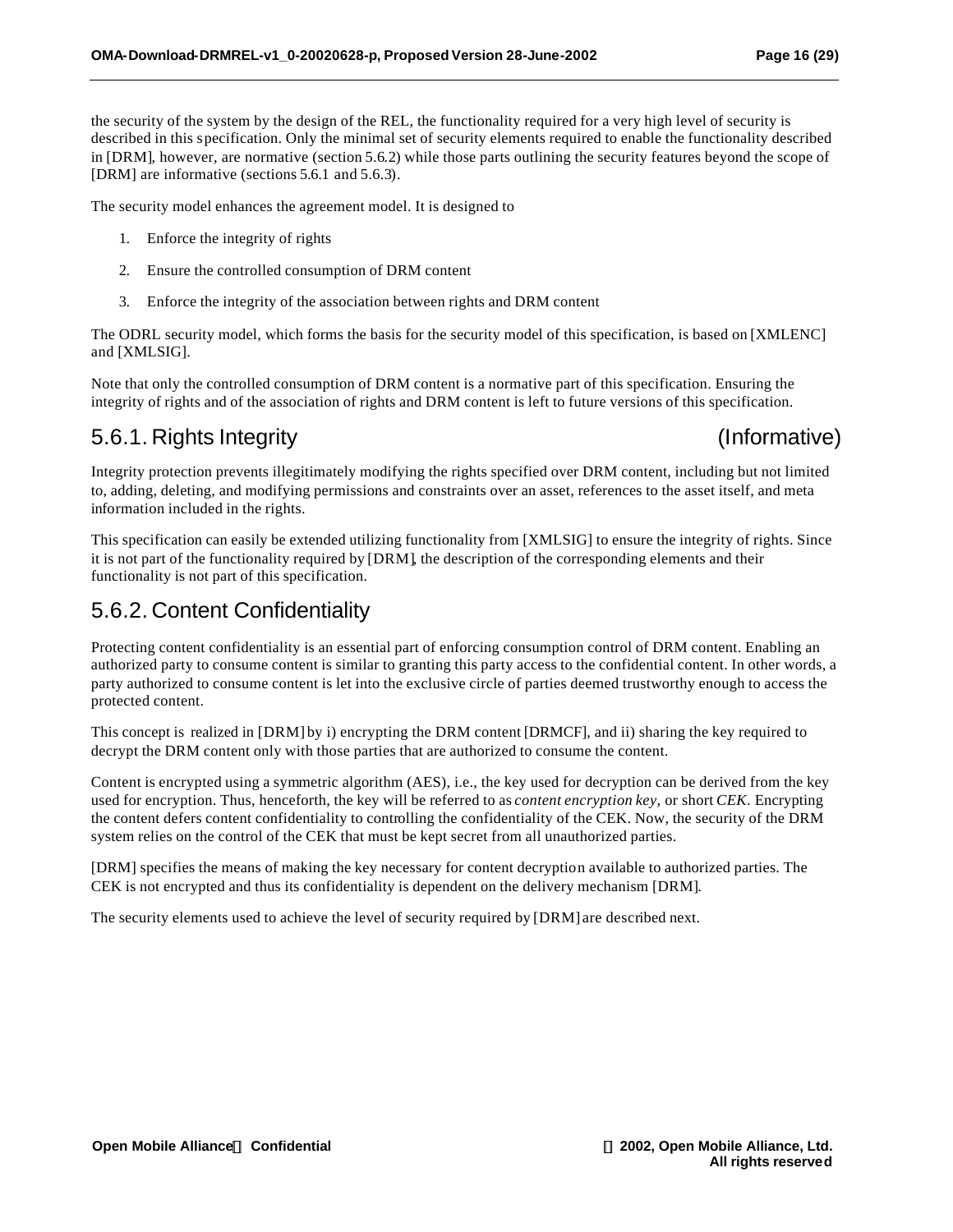#### **5.6.2.1. Element <cek>**

| Element          | ELEMENT cek (plainTextKey)                                                                                                                                                     |
|------------------|--------------------------------------------------------------------------------------------------------------------------------------------------------------------------------|
| <b>Semantics</b> | The <cek> element is the starting point for all consumption control, i.e., content<br/>encryption, functionality. It contains the <plaintextkey> element.</plaintextkey></cek> |
|                  | The <cek> element associates the corresponding protection with the asset governed<br/>by the rights.</cek>                                                                     |
|                  | Note that the $\langle$ cek> element MUST NOT be included in the $\langle$ asset> element if the<br>corresponding DRM content is not encrypted [DRMCF].                        |

#### **5.6.2.2. Element <plainTextKey>**

| Element          | $\leq$ !ELEMENT plainTextKey (#PCDATA)>                                                                                                                                                                                                                         |
|------------------|-----------------------------------------------------------------------------------------------------------------------------------------------------------------------------------------------------------------------------------------------------------------|
| <b>Semantics</b> | The <plaintextkey> element contains the content encryption key required for<br/>content consumption in plain. The content of this element is base64 encoded.<br/>Note that the content of this element is in binary format when rights object is</plaintextkey> |
|                  | WBXML [WBXML] encoded (see section 7).                                                                                                                                                                                                                          |

### 5.6.3. Rights-Content Association Integrity (Informative)

The ability to replace the DRM content governed by rights amounts to the ability of changing the rights itself. Thus, the association between rights and the corresponding DRM content must be integrity protected as much as the specified rights itself.

A reference to a piece of DRM content is established via the  $\lt$ uid $>$  element contained in the  $\lt$ context $\gt$  element of the  $\langle$ asset> element. Enforcing the integrity of the association between rights and DRM content is handled similarly to enforcing the integrity of rights (section 5.6.1), i.e., by signing rights objects utilizing functionality from [XMLSIG]. This prevents tampering with the content identifier in the rights object. It does not, however, prevent from modifying the corresponding identifier in the DRM content [DRMCF] itself.

It is possible to provide a way of securing the content-end of the rights-content association without having to sign the DRM content. Instead, a hash of the (encrypted) DRM content is included in the rights object. Since this hash value is part of the signed rights object, it is as safe from being tampered with, as is the  $\langle \text{uid} \rangle$  element in the rights object referencing the content. The integrity of the content-end is guaranteed by the very characteristics of the hash itself: any modifications to the DRM content automatically invalidate the hash value inside the rights object. Note that including the hash of the content in the rights object only ensures the integrity of the rights-content association if the integrity of the rights is protected also, e.g., by signing them.

Since signing rights objects is not required for the DRM system [DRM], the description of elements ensuring the integrity of rights-content association are not described in this specification.

## **5.7. ODRL Compatibility**

This specification defines a mobile profile of ODRL [ODRL]. This specification takes precedence in case there is any divergence from [ODRL].

The DRM agent of a consuming device encountering any ODRL [ODRL] elements not defined within this specification MUST proceed as follows: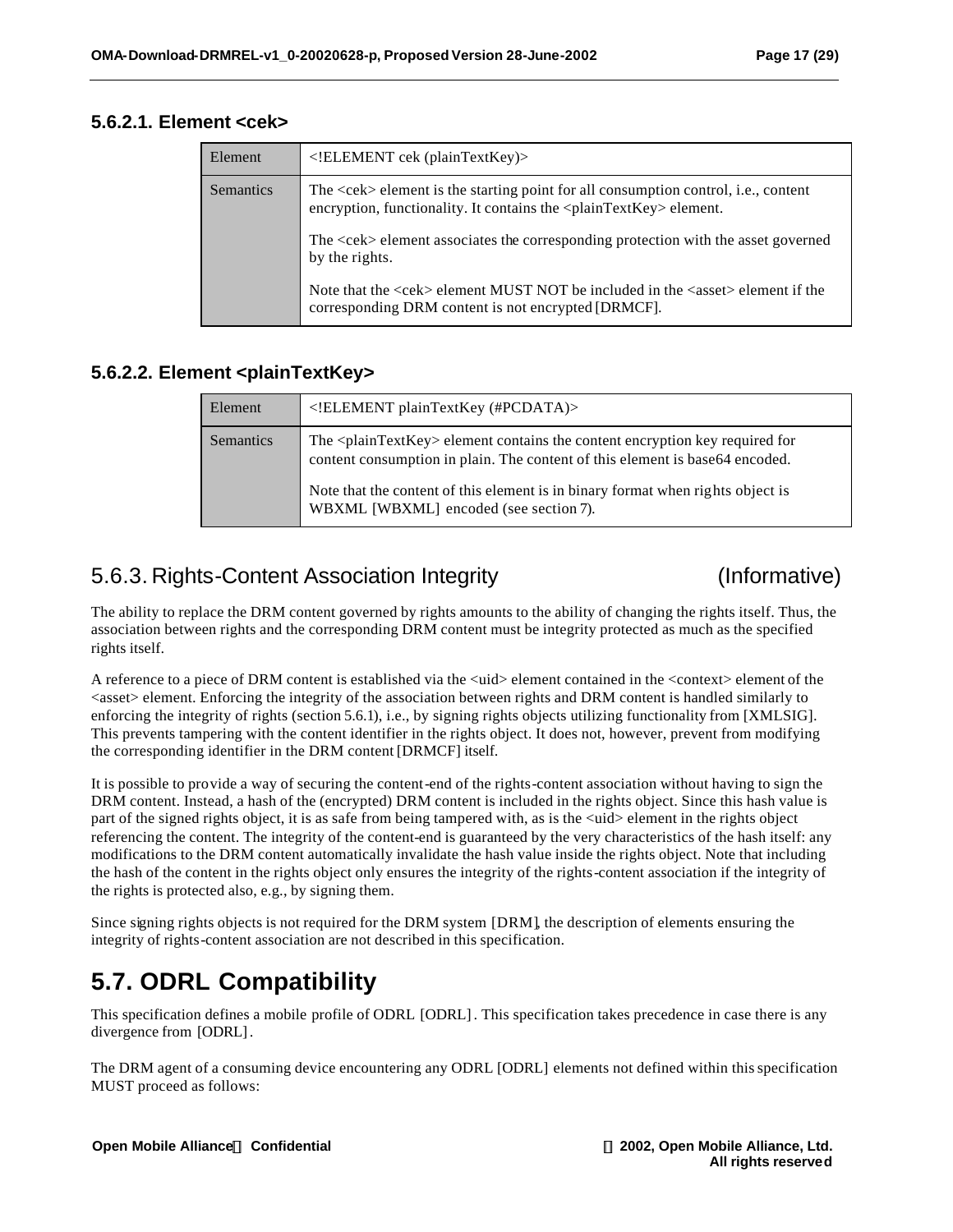- Unsupported permissions MUST be ignored. Supported permissions MUST still be granted.
- Permissions containing one or more unsupported constraints MUST NOT be granted.
- Rights objects containing any unsupported <require ment> elements MUST NOT be granted.
- Rights objects containing any unsupported <condition> elements MUST NOT be granted.
- Unsupported <rightsholder> elements SHOULD be ignored.
- Unsupported <context> elements SHOULD be ignored.
- Unsupported <offer> elements SHOULD be ignored.
- Unsupported <party> elements within an <asset> element SHOULD be ignored.
- Unsupported <revoke> elements SHOULD be ignored.
- Unsupported elements of the ODRL security model SHOULD be ignored.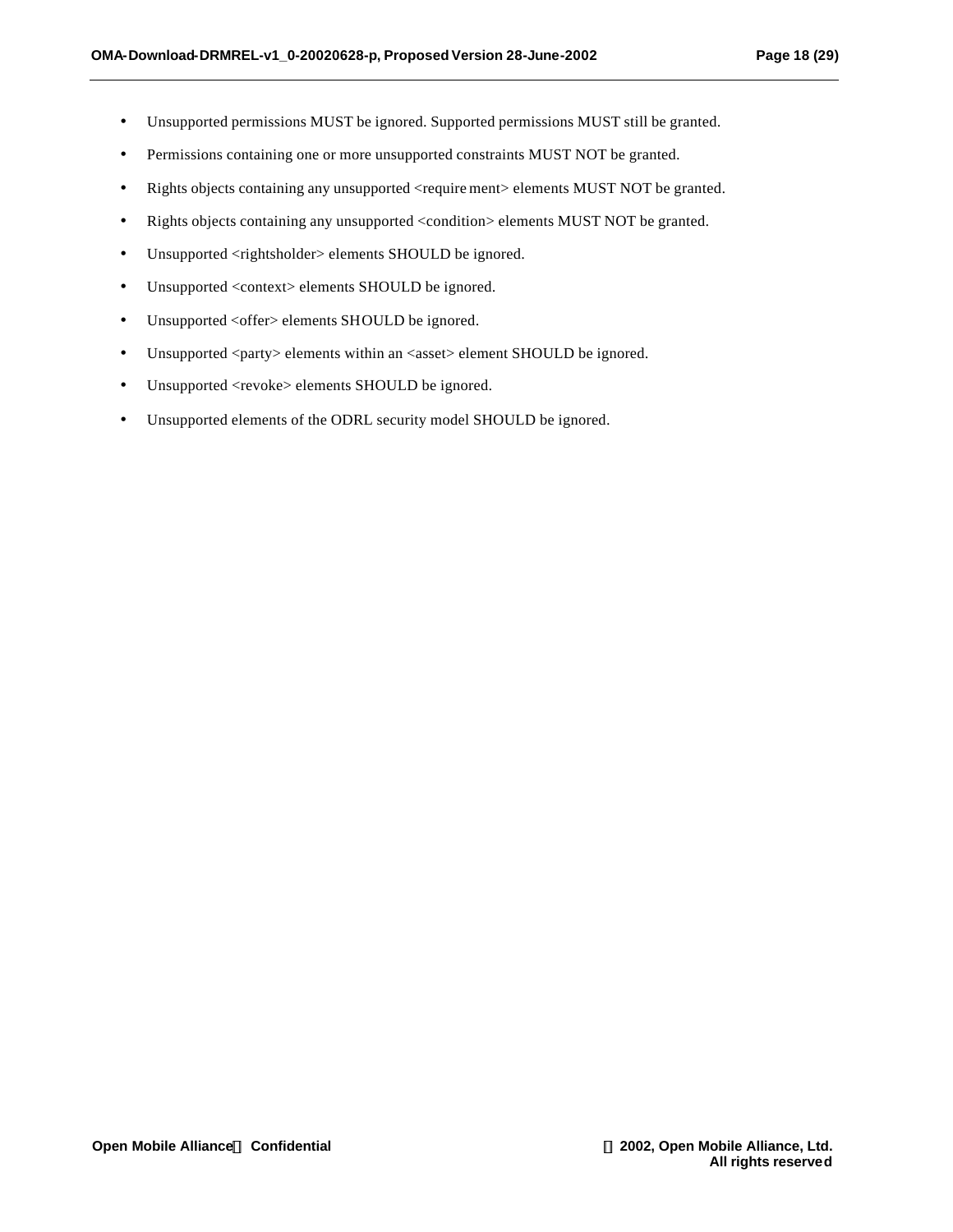# **6. Syntax**

Figure 1 depicts the syntax of the ODRL mobile profile using XML document type definition [XML]. The document type definition has the public identifier '-//OMA//DTD DRMREL 1.0//EN' and is located at 'http://www.openmobilealliance.org/DTD/drmrel10.dtd'. A consuming device MUST be able to parse all elements defined in this specification. Elements that are not defined in Figure 1 or not required according to corresponding static conformance requirements MUST be ignored.

> <?xml version="1.0" encoding="UTF-8"?> <!ELEMENT o-ex:rights (o-ex:context, o -ex:agreement)> <!ATTLIST o -ex:rights xmlns:o-ex CDATA #FIXED "http://odrl.net/1.0/ODRL-EX" xmlns:o-dd CDATA #FIXED "http://odrl.net/1.0/ODRL-DD"  $\geq$ <!ELEMENT o-ex:context (o-dd:version?, o-dd:uid?)> <!ELEMENT o-dd:version (#PCDATA)> <!ELEMENT o-dd:uid (#PCDATA)> <!ELEMENT o-ex:agreement (o-ex:asset, o-ex:permission)> <!ELEMENT o-ex:asset (o-ex:context, o-ex:cek?)> <!ELEMENT o-ex:cek (o-ex:plainTextKey)> <!ELEMENT o-ex:plainTextKey (#PCDATA)> <!ELEMENT o-ex:permission (o-dd:play?, o-dd:display?, o-dd:execute?, o-dd:print?)> <!ELEMENT o-dd:play (o -ex:constraint?)> <!ELEMENT o-dd:display (o-ex:constraint?)> <!ELEMENT o-dd:execute (o-ex:constraint?)> <!ELEMENT o-dd:print (o-ex:constraint?)> <!ELEMENT o-ex:constraint (o-dd:count?, o-dd:datetime?, o-dd:interval?)> <!ELEMENT o-dd:count ( o-dd:fixed)> <!ELEMENT o-dd:fixed (#PCDATA)> <!ELEMENT o-dd:datetime (o-dd:start?, o-dd:end?)> <!ELEMENT o-dd:start (#PCDATA)> <!ELEMENT o-dd:end (#PCDATA)> <!ELEMENT o-dd:interval (#PCDATA)>

**Figure 1. Syntax.**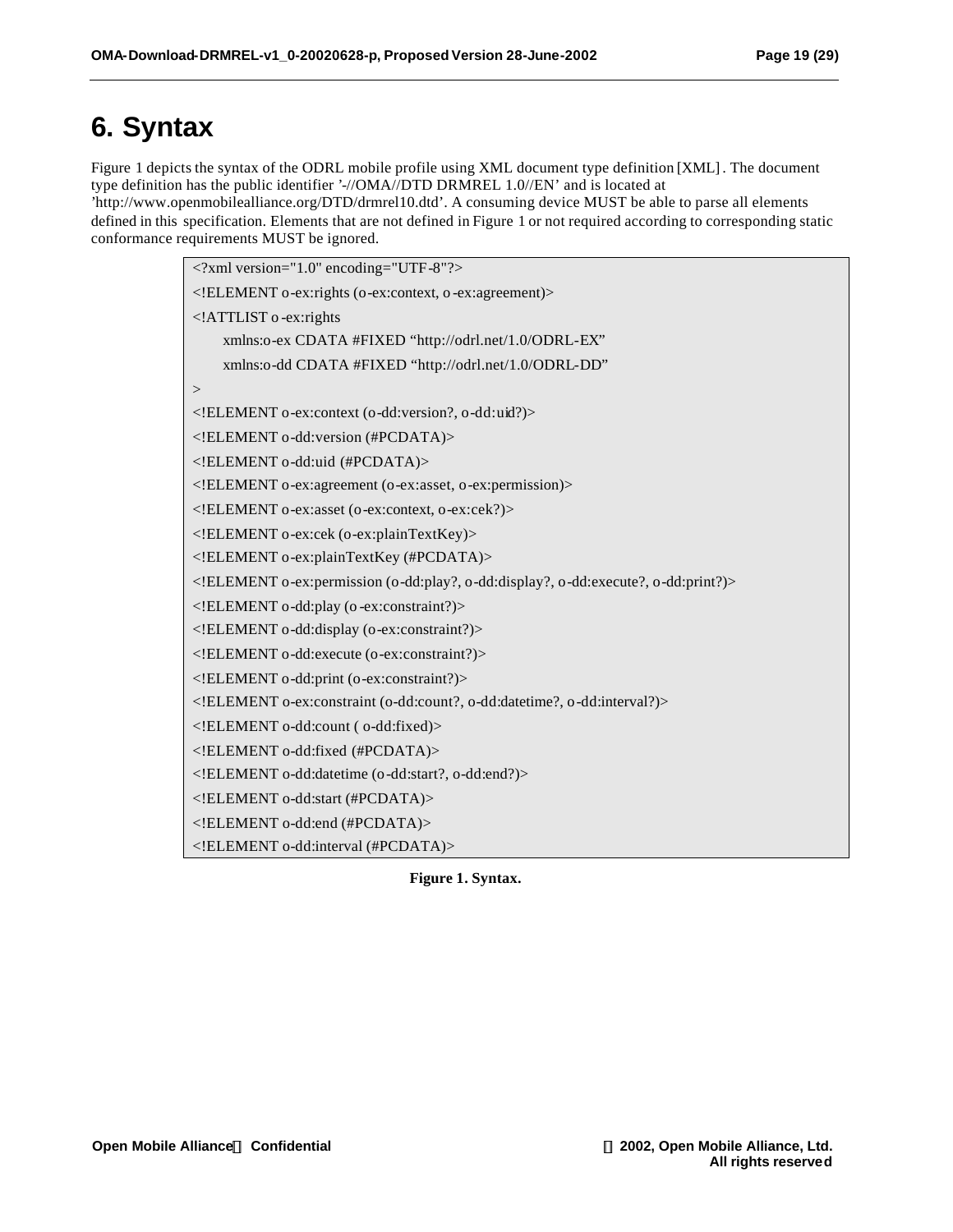# **7. WBXML Encoding**

In addition to the textual XML representation, rights objects can be compacted using WBXML [WBXML] for transmission over constrained bearers, e.g., WAP Push over SMS. The DRM agent MUST support WBXML encoded rights objects.

Note that the encoding does not necessarily have to take place at the gateway but may also be performed at application level. WBXML yields up to 84% space savings compared to textual XML representation (section 8.3.2.2).

### **7.1. WBXML Encoding Rules**

The following rules MUST be followed when WBXML encoding rights objects.

- WBXML version number 1.3 MUST be used (encoded as u\_int8 value 0x03).
- The public identifier value "-//OMA//DTD DRMREL 1.0//EN" MUST be used (encoded as mb\_u\_int32 value 0x0E).
- The character set MUST be UTF-8 (encoded as mb\_u\_int32 value 0x6A).
- The content of the <plainTextKey> element MUST be in binary format using the 'opaque' token.

# **7.2. Token Definitions**

| Element name      | WBXML tag token<br>(hex value) | Comment                                            |
|-------------------|--------------------------------|----------------------------------------------------|
| o-exrights        | 05                             |                                                    |
| o-ex:context      | 06                             |                                                    |
| o-dd:version      | 07                             |                                                    |
| o-dd:uid          | 08                             |                                                    |
| o-ex:agreement    | 09                             |                                                    |
| o-ex:asset        | 0A                             |                                                    |
| o-excek           | 0 <sub>B</sub>                 |                                                    |
| o-ex:plainTextKey | OC                             | Encoded in binary format, i.e., no base64 encoding |
| o-ex:permission   | 0 <sub>D</sub>                 |                                                    |
| o-dd:play         | 0E                             |                                                    |
| o-dd:display      | 0F                             |                                                    |
| o-dd:execute      | 10                             |                                                    |
| o-dd:print        | 11                             |                                                    |
| o-exconstraint    | 12                             |                                                    |
| o-dd:count        | 13                             |                                                    |
| o-dd:fixed        | 14                             |                                                    |
| o-dd:datetime     | 15                             |                                                    |
| o-dd:start        | 16                             |                                                    |
| o-dd:end          | 17                             |                                                    |
| o-dd:interval     | 18                             |                                                    |

| Attribute name | WBXML tag token<br>(hex value) | Comment |
|----------------|--------------------------------|---------|
| xmlns:o-ex     | 05                             |         |
| xmlns:o-dd     | 06                             |         |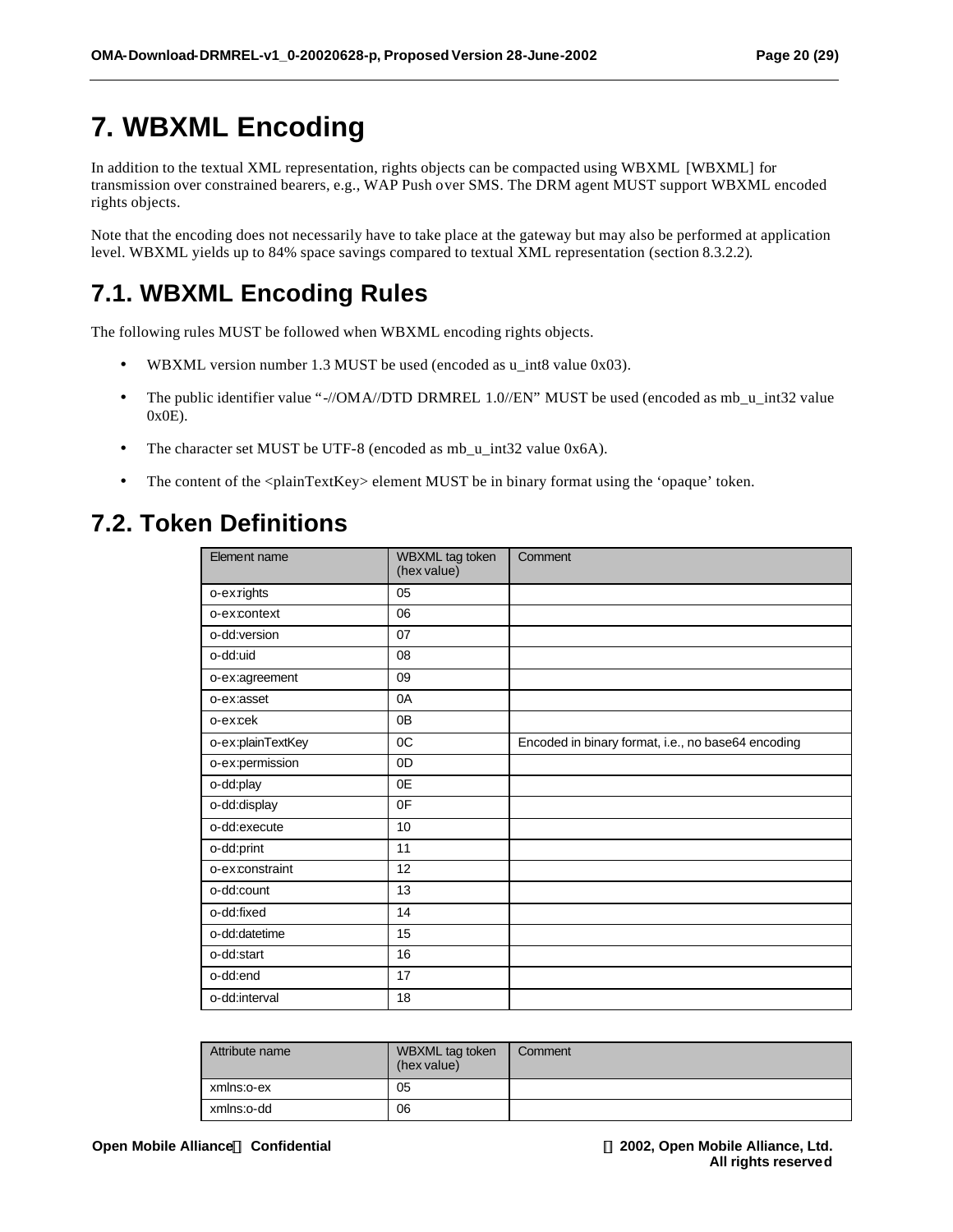| Attribute value             | WBXML tag token<br>(hex value) | Comment                         |
|-----------------------------|--------------------------------|---------------------------------|
| http://odrl.net/1.0/ODRL-EX | 85                             | <b>ODRL Expression Language</b> |
| http://odrl.net/1.0/ODRL-DD | 86                             | <b>ODRL Data Dictionary</b>     |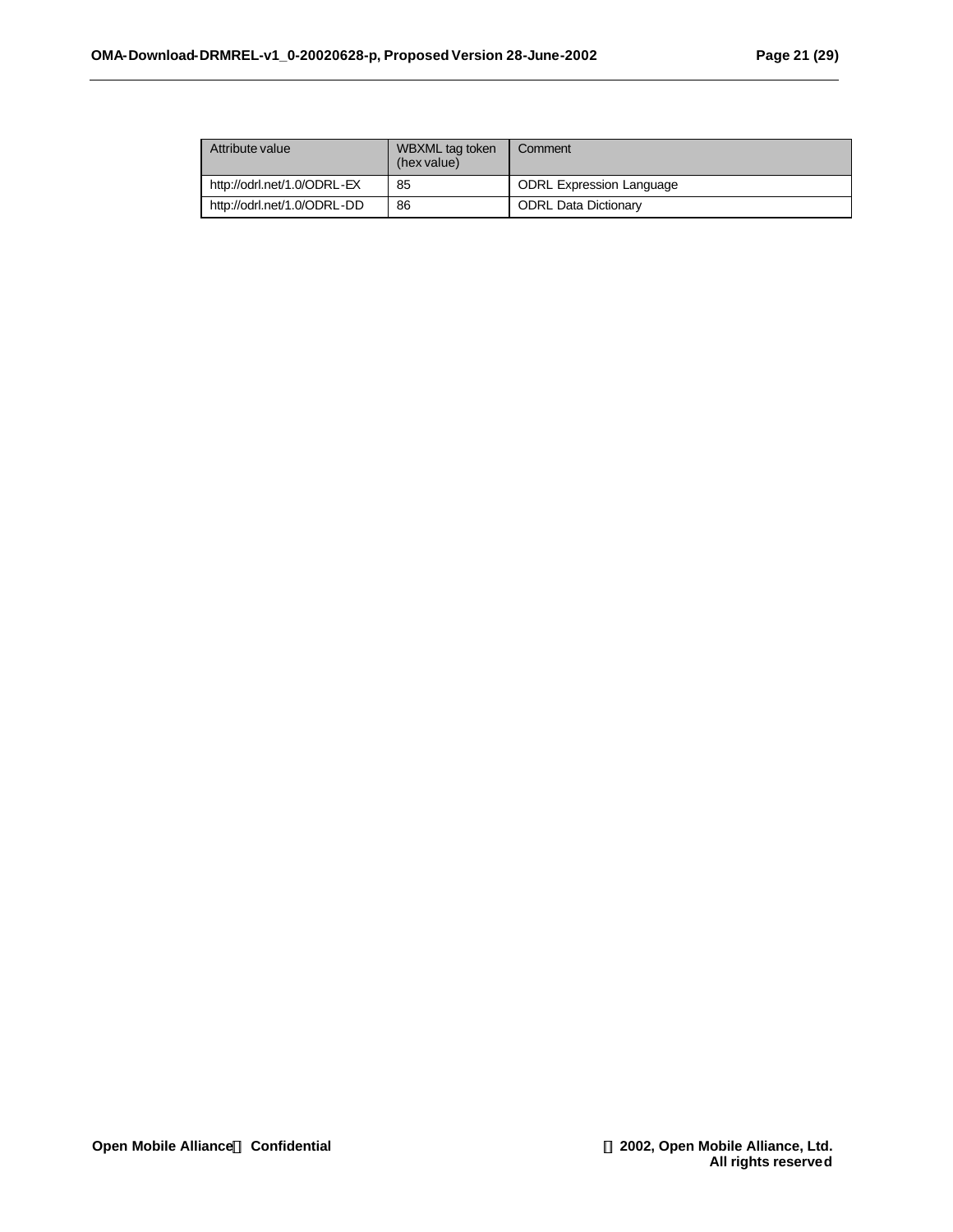# **8. MIME Type**

The MIME type for rights objects in textual XML representation MUST be

application/vnd.oma.drm.rights+xml

The MIME type for WBXML encoded rights objects MUST be

application/vnd.oma.drm.rights+wbxml

The file extension for textual rights objects MUST be ".dr" and the file extension for WBXML encoded rights objects MUST be ".drc".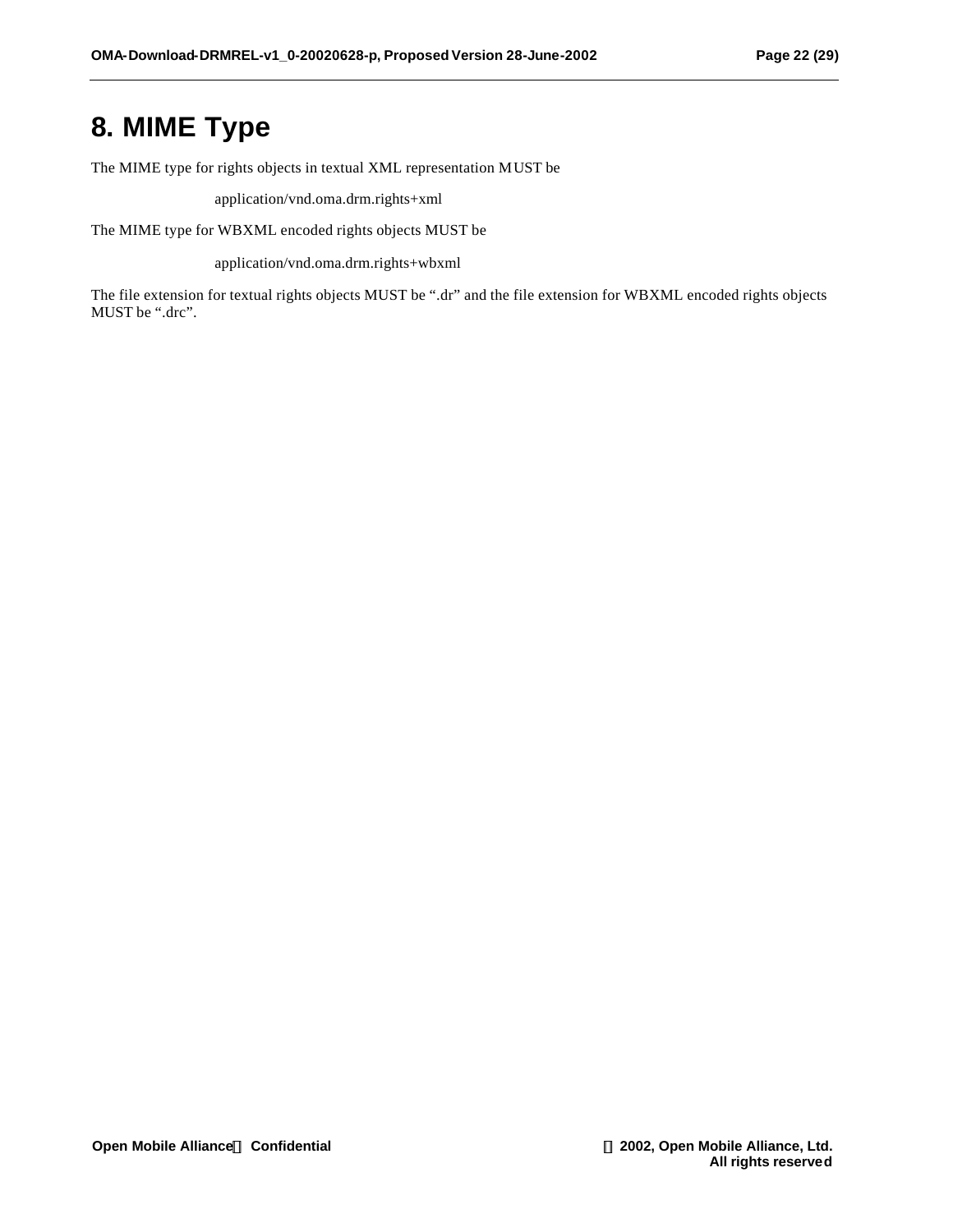# **Appendix A. Static Conformance Requirements (Normative)**

The notation used in this appendix is specified in [CREQ].

### **8.1. Terminal Features**

| <b>Item</b>      | <b>Function</b>                       | <b>Reference</b> | <b>Status</b>  | Requirement           |
|------------------|---------------------------------------|------------------|----------------|-----------------------|
| DRMREL-GEN-C-001 | Separate delivery                     |                  | $\Omega$       | <b>DRMREL:MCF AND</b> |
|                  |                                       |                  |                | DRMREL-GEN-C-023 AND  |
|                  |                                       |                  |                | DRMREL-GEN-C-024 AND  |
|                  |                                       |                  |                | DRMREL-GEN-C-026      |
| DRMREL-GEN-C-002 | Syntax parsing                        | 6                | M              |                       |
| DRMREL-GEN-C-003 | <rights> element</rights>             | 5.1.1            | $\mathbf M$    |                       |
| DRMREL-GEN-C-004 | <agreement> element</agreement>       | 5.2.1            | M              |                       |
| DRMREL-GEN-C-005 | <asset> element</asset>               | 5.2.2            | M              |                       |
| DRMREL-GEN-C-006 | <context> element</context>           | 5.3.1            | M              |                       |
| DRMREL-GEN-C-007 | <version> element</version>           | 5.3.2            | M              |                       |
| DRMREL-GEN-C-008 | <uid> element</uid>                   | 5.3.2            | M              |                       |
| DRMREL-GEN-C-009 | Unknown permissions                   | 5.4              | M              |                       |
| DRMREL-GEN-C-010 | <permission> element</permission>     | 5.4.1            | M              |                       |
| DRMREL-GEN-C-011 | <play> element</play>                 | 5.4.2            | M              |                       |
| DRMREL-GEN-C-012 | <display> element</display>           | 5.4.3            | M              |                       |
| DRMREL-GEN-C-013 | <execute> element</execute>           | 5.4.4            | M              |                       |
| DRMREL-GEN-C-014 | <print>element</print>                | 5.4.5            | M              |                       |
| DRMREL-GEN-C-015 | Unknown constraints                   | 5.5              | M              |                       |
| DRMREL-GEN-C-016 | <constraint> element</constraint>     | 5.5.1            | M              |                       |
| DRMREL-GEN-C-017 | <count> element</count>               | 5.5.2            | M              | DRMREL-GEN-C-018      |
| DRMREL-GEN-C-018 | $<$ fixed $>$ element                 | 5.5.3            | M              |                       |
| DRMREL-GEN-C-019 | <datetime> element</datetime>         | 5.5.4            | $\mathbf O$    | DRMREL-GEN-C-020 AND  |
|                  |                                       |                  |                | DRMREL-GEN-C-021      |
| DRMREL-GEN-C-020 | <start> element</start>               | 5.5.4.1          | $\Omega$       |                       |
| DRMREL-GEN-C-021 | <end> element</end>                   | 5.5.4.2          | $\Omega$       |                       |
| DRMREL-GEN-C-022 | <interval> element</interval>         | 5.5.5            | $\overline{O}$ |                       |
| DRMREL-GEN-C-023 | <cek> element</cek>                   | 5.6.2.1          | $\Omega$       | DRMREL-GEN-C-024      |
| DRMREL-GEN-C-024 | <plaintextkey> element</plaintextkey> | 5.6.2.2          | $\Omega$       |                       |
| DRMREL-GEN-C-025 | <b>ODRL</b> compatibility             | 5.7              | M              |                       |
| DRMREL-GEN-C-026 | <b>WBXML</b> Encoding rules           | $\boldsymbol{7}$ | $\Omega$       |                       |
| DRMREL-GEN-C-027 | MIME type                             | $8\,$            | M              |                       |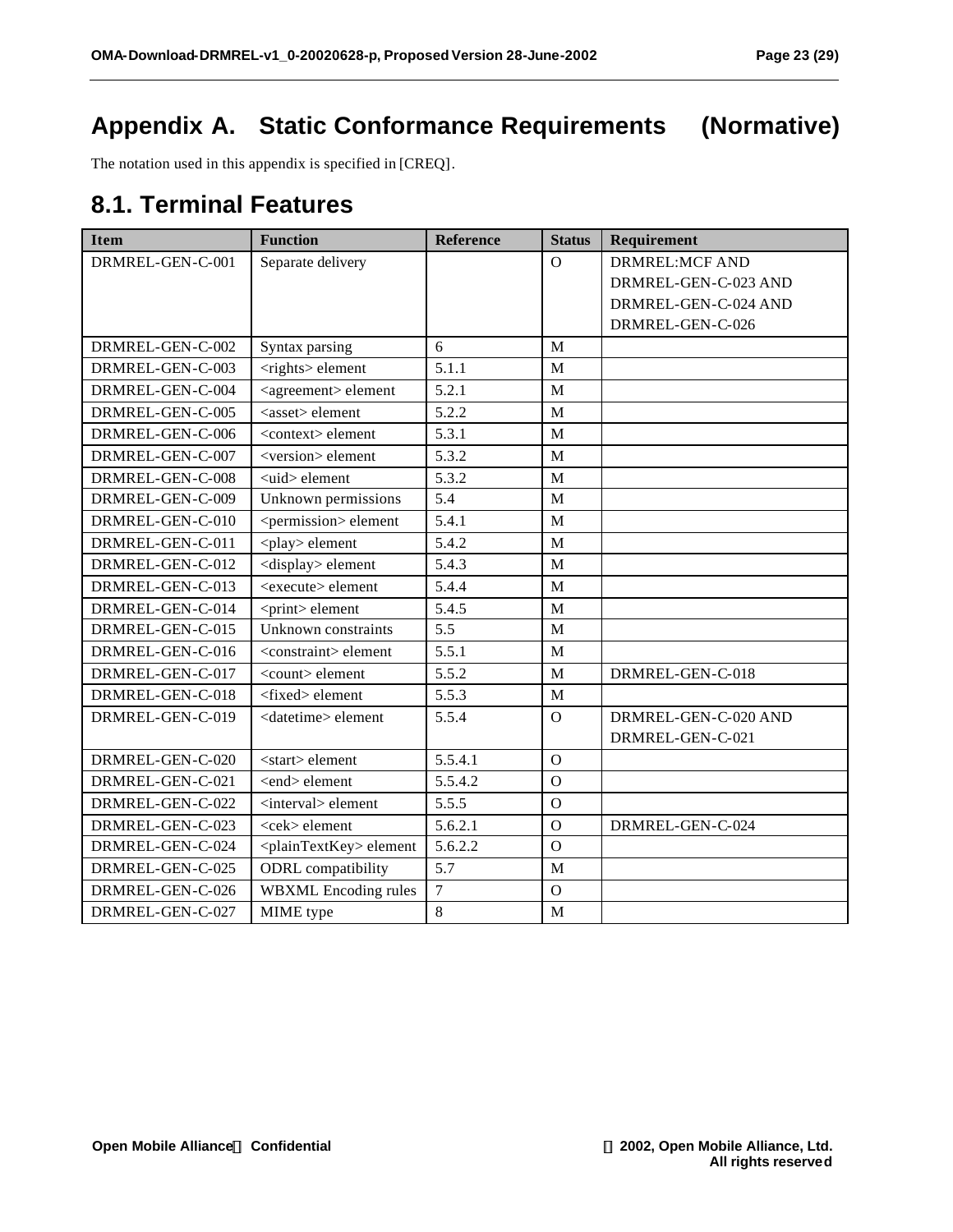# **Appendix B. Change History (Informative)**

| <b>Type of Change</b> | <b>Date</b>  | <b>Section</b> | <b>Description</b>                    |
|-----------------------|--------------|----------------|---------------------------------------|
| Class 0               | 28-June-2002 |                | The initial version of this document. |
|                       |              |                |                                       |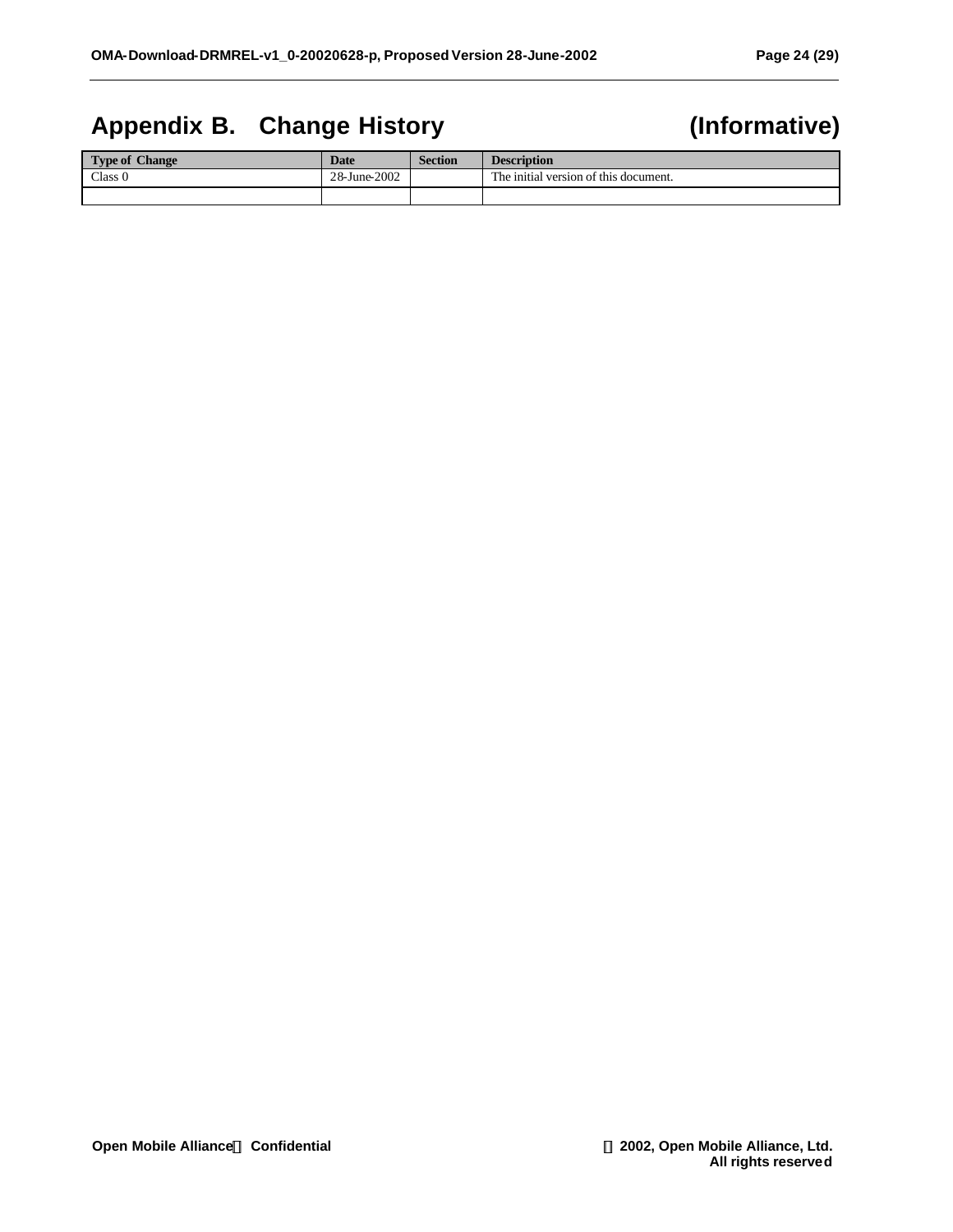# **Appendix C. Examples (Informative)**

# **8.2. Combined Delivery of Rights and Content**

This section contains two examples of rights objects for the combined delivery with content. The examples in sections 8.2.1 and 8.2.2 do not contain decryption keys, since the content is in plain.

No corresponding WBXML representations are shown as rights objects for combined delivery are in textual XML.

### 8.2.1. Play

The rights depicted in this example grant unconstrained permission to play the DRM content. Note that since content delivered in a DRM message must not be super-distributed, it also implements forward-lock functionality.

```
<o-ex:rights
    xmlns:o-ex="http://odrl.net/1.0/ODRL-EX"
    xmlns:o-dd="http://odrl.net/1.0/ODRL-DD"
>
   <o-ex:context>
     <o-dd:version>1.0</o-dd:version>
   </o-ex:context>
   <o-ex:agreement>
     <o-ex:asset>
       <o-ex:context>
         <o-dd:uid>cid:4567829547@foo.com</o-dd:uid>
       </o-ex:context>
     </o-ex:asset>
     <o-ex:permission>
       <o-dd:play/>
     </o-ex:permission>
   </o-ex:agreement>
</o-ex:rights>
```
### 8.2.2. Preview

The rights depicted in this example grant the right to display the DRM content once, thus implementing the functionality to test-drive, i.e., preview, content. Note that since content delivered in a DRM message must not be super-distributed, it also implements forward-lock functionality.

```
<o-ex:rights
    xmlns:o-ex="http://odrl.net/1.0/ODRL-EX"
    xmlns:o-dd="http://odrl.net/1.0/ODRL-DD"
>
  <o-ex:context>
     <o-dd:version>1.0</o-dd:version>
  </o-ex:context>
  <o-ex:agreement>
     <o-ex:asset>
       <o-ex:context>
         <o-dd:uid>cid:4567829547@foo.com</o-dd:uid>
       </o-ex:context>
```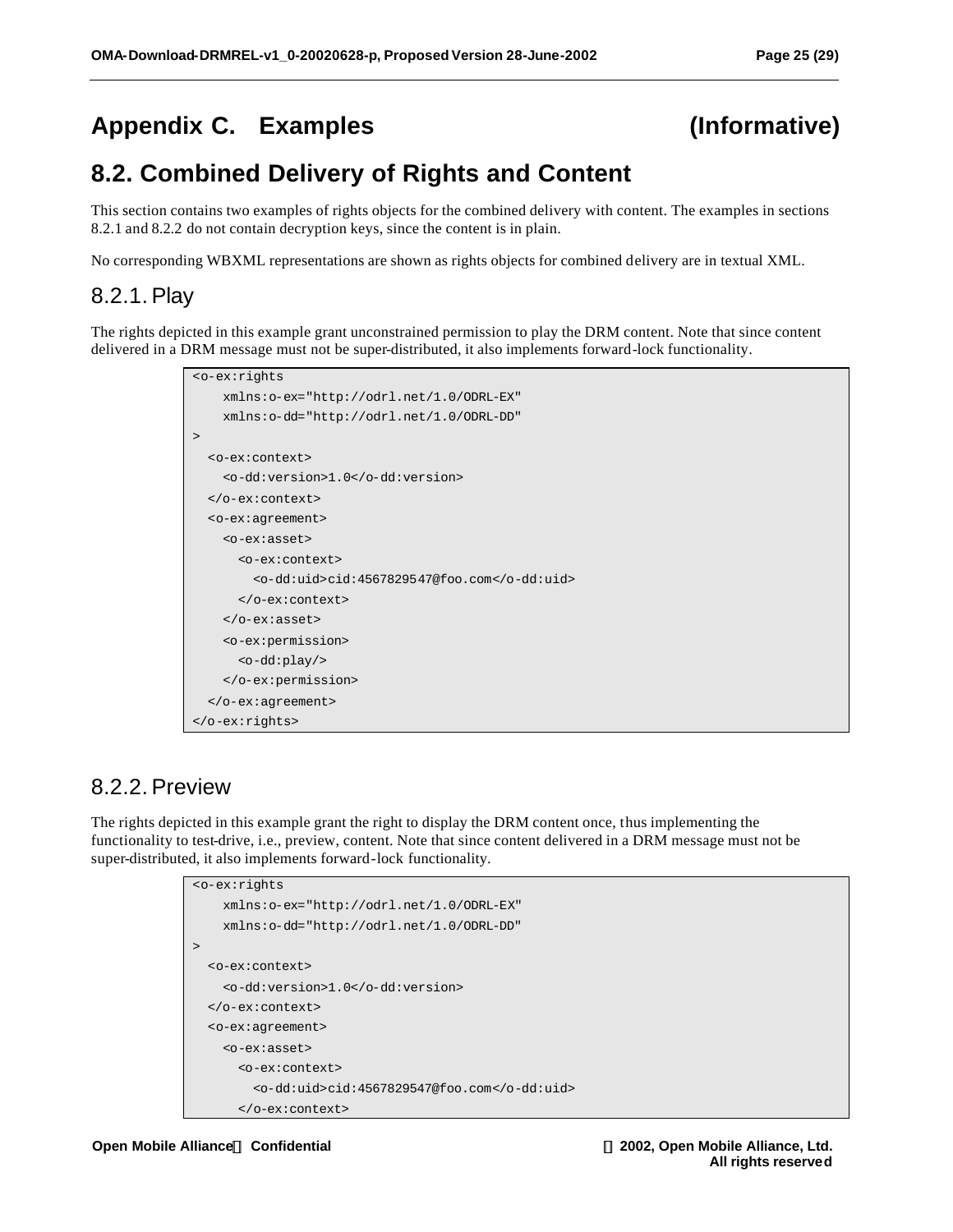```
 </o-ex:asset>
     <o-ex:permission>
       <o-dd:display>
         <o-ex:constraint>
           <o-dd:count>
              <o-dd:fixed>1</o-dd:fixed>
           </o-dd:count>
         </o-ex:constraint>
       </o-dd:display>
     </o-ex:permission>
   </o-ex:agreement>
</o-ex:rights>
```
Note that in this example preview functionality is implemented as displaying the content once. It is possible to implement any kind of preview through the use of appropriate constraints, e.g., limiting the time range during which content can be displayed through the use of the <datetime> and <interval> constraints (sections 5.5.3 and 5.5.5).

## **8.3. Separate Delivery of Rights and Content**

This section contains two examples of rights objects for the separate delivery of content implementing the same functionality as the examples in sections 8.2.1 and 8.2.2. Both, the textual XML representations (sections 8.3.1.1 and 8.3.2.1) and the corresponding WBXML representations for delivery over constrained bearers (sections 8.3.1.2 and 8.3.2.2) are shown.

#### 8.3.1. Play

The rights depicted in this example grant unconstrained permission to play the corresponding DRM content.

#### **8.3.1.1. XML Representation**

```
<o-ex:rights
    xmlns:o-ex="http://odrl.net/1.0/ODRL-EX"
    xmlns:o-dd="http://odrl.net/1.0/ODRL-DD"
\overline{\phantom{a}} <o-ex:context>
     <o-dd:version>1.0</o-dd:version>
   </o-ex:context>
   <o-ex:agreement>
     <o-ex:asset>
       <o-ex:context>
          <o-dd:uid>cid:4567829547@foo.com</o-dd:uid>
       </o-ex:context>
       <o-ex:cek>
          <o-ex:plainTextKey>Cei4QxjWo9Kg8D3pKgxw=</o-ex:plainTextKey>
       </o-ex:cek>
     </o-ex:asset>
     <o-ex:permission>
       <o-dd:play/>
     </o-ex:permission>
   </o-ex:agreement>
</o-ex:rights>
```
Note that the CEK inside the <plainTextKey> element is base64 encoded.

#### **Open Mobile AllianceÔ Confidential Ó 2002, Open Mobile Alliance, Ltd.**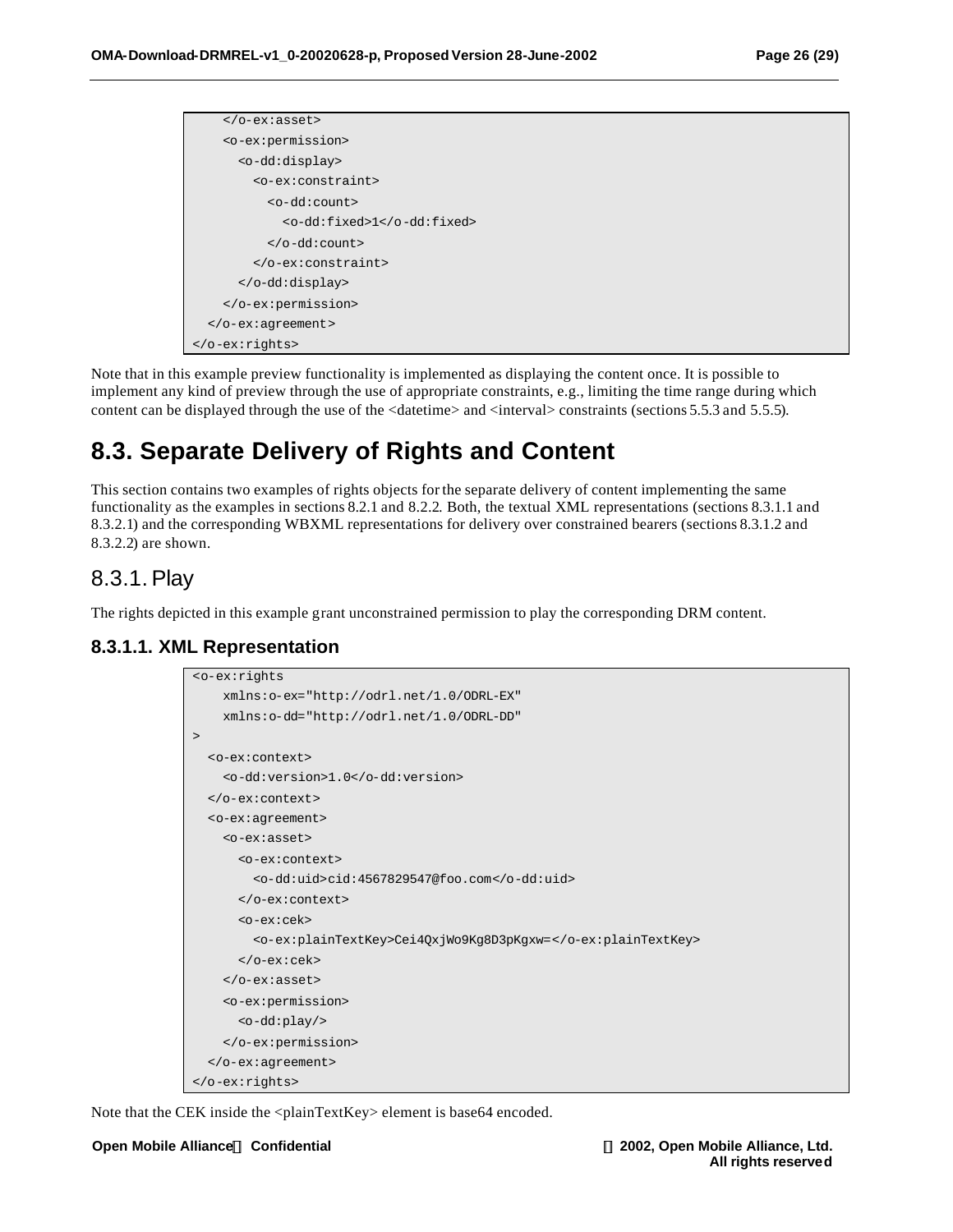#### **8.3.1.2. WBXML Encoding**

| <b>Token stream</b><br>(numbers in hexadecimal) | <b>Description</b>                                                        |  |  |
|-------------------------------------------------|---------------------------------------------------------------------------|--|--|
| 03                                              | WBXML version number - WBXML version 1.3                                  |  |  |
| 0E                                              | Public identifier (-//OMA//DTD DRMREL 1.0//EN)                            |  |  |
| 6A                                              | $Character = UTF-8$                                                       |  |  |
| 00                                              | String table length = 00 (empty string table)                             |  |  |
| C <sub>5</sub>                                  | <o-ex:rights></o-ex:rights>                                               |  |  |
| 05                                              | $xmlns:o-ex=$                                                             |  |  |
| 85                                              | "http://odrl.net/1.0/ODRL-EX" (attribute value)                           |  |  |
| 06                                              | xmlns:o-dd=                                                               |  |  |
| 86                                              | "http://odrl.net/1.0/ODRL-DD" (attribute value)                           |  |  |
| 46                                              | <o-ex:context></o-ex:context>                                             |  |  |
| 47                                              | <o-dd:version></o-dd:version>                                             |  |  |
| 03                                              | STR_I (inline string follows with a terminator)                           |  |  |
| "1.0", 00                                       | "1.0" + string terminator                                                 |  |  |
| 01                                              |                                                                           |  |  |
| 01                                              |                                                                           |  |  |
| 49                                              | <o-ex:agreement></o-ex:agreement>                                         |  |  |
| 4A                                              | <o-ex:asset></o-ex:asset>                                                 |  |  |
| 46                                              | <o-ex:context></o-ex:context>                                             |  |  |
| 48                                              | <o-dd:uid></o-dd:uid>                                                     |  |  |
| 03                                              | STR_I (inline string follows with a terminator)                           |  |  |
| "cid:4567829547@foo.com", 00                    | "cid:4567829547@foo.com" + string terminator                              |  |  |
| 01                                              |                                                                           |  |  |
| 01                                              |                                                                           |  |  |
| 4B                                              | <o-ex:cek></o-ex:cek>                                                     |  |  |
| 4C                                              | <o-ex:plaintextkey></o-ex:plaintextkey>                                   |  |  |
| C <sub>3</sub>                                  | Opaque token                                                              |  |  |
| 10                                              | Length of opaque data (16 bytes = $0x10$ )                                |  |  |
| leC8XrhM9lwfp4Hn                                | 128 bit content encryption key (in binary form, i.e., no base64 encoding) |  |  |
| 01                                              |                                                                           |  |  |
| 01                                              | $<$ /0-ex:cek>                                                            |  |  |
| 01                                              |                                                                           |  |  |
| 4D                                              | <o-ex:permission></o-ex:permission>                                       |  |  |
| 0E                                              | <o-dd:play></o-dd:play>                                                   |  |  |
| 01                                              |                                                                           |  |  |
| 01                                              |                                                                           |  |  |
| 01                                              | $\langle$ o-exrights>                                                     |  |  |

This example can be encoded in a total of 76 bytes compared to 428 bytes in the XML version. This is a saving of 82%.

Note that the CEK is in binary format (and not base64 encoded) for WBXML encoded rights objects.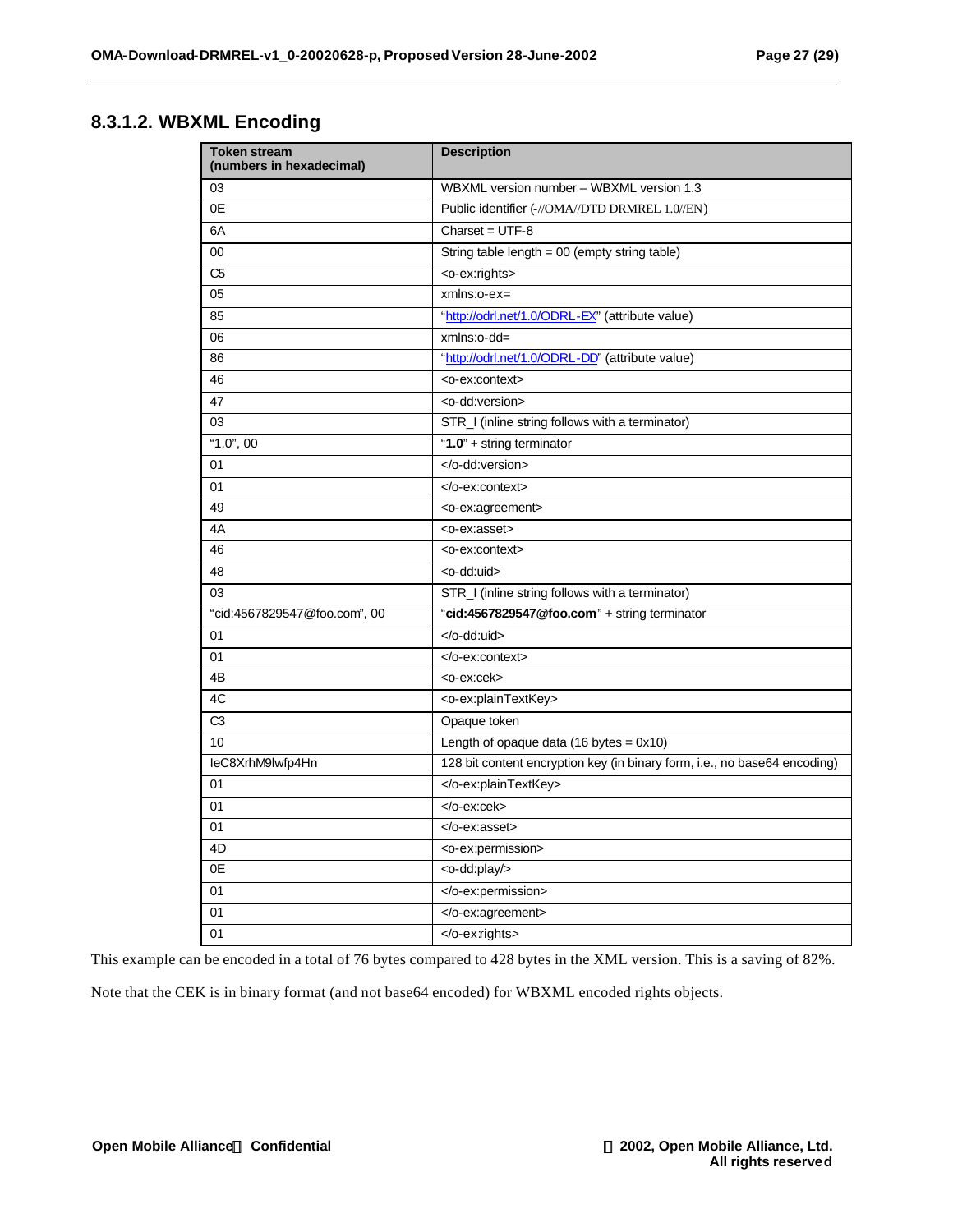#### 8.3.2. Preview

The rights depicted in this example grant the right to display the corresponding content once, thus implementing the functionality to test-drive, i.e., preview, content.

Note that in this example preview functionality is implemented as displaying the content once. It is possible to implement any kind of preview through the use of appropriate constraints, e.g., limiting the time range during which content can be displayed through the use of the <datetime> and <interval> constraints (sections 5.5.3 and 5.5.5).

#### **8.3.2.1. XML Representation**

| <o-ex:rights< th=""></o-ex:rights<>                          |
|--------------------------------------------------------------|
| xmlns:o-ex="http://odrl.net/1.0/ODRL-EX"                     |
| xmlns:o-dd="http://odrl.net/1.0/ODRL-DD"                     |
| $\, > \,$                                                    |
| <o-ex:context></o-ex:context>                                |
| <o-dd:version>1.0</o-dd:version>                             |
|                                                              |
| <o-ex:agreement></o-ex:agreement>                            |
| <o-ex:asset></o-ex:asset>                                    |
| <o-ex:context></o-ex:context>                                |
| <o-dd:uid>cid:4567829547@foo.com</o-dd:uid>                  |
|                                                              |
| $o-ex:cex$                                                   |
| <o-ex:plaintextkey>Cei4QxjWo9Kq8D3pKqxw=</o-ex:plaintextkey> |
| $\langle$ /0-ex $:$ cek>                                     |
| $\langle$ /0-ex:asset>                                       |
| <o-ex:permission></o-ex:permission>                          |
| <o-dd:display></o-dd:display>                                |
| <o-ex:constraint></o-ex:constraint>                          |
| <o-dd:count></o-dd:count>                                    |
| <o-dd:fixed>1</o-dd:fixed>                                   |
| $\langle$ /0-dd:count>                                       |
|                                                              |
|                                                              |
|                                                              |
|                                                              |
|                                                              |

Note that the CEK inside the <plainTextKey> element is base64 encoded.

#### **8.3.2.2. WBXML Encoding**

| <b>Token stream</b><br>(numbers in hexadecimal) | <b>Description</b>                              |
|-------------------------------------------------|-------------------------------------------------|
| 03                                              | WBXML version number - WBXML version 1.3        |
| 0E                                              | Public identifier (-//OMA//DTD DRMREL 1.0//EN)  |
| 6A                                              | Charset = $UTF-8$                               |
| 00                                              | String table length $= 00$ (empty string table) |
| C <sub>5</sub>                                  | <o-ex:rights></o-ex:rights>                     |
| 05                                              | $xmlns:o-ex=$                                   |
| 85                                              | "http://odrl.net/1.0/ODRL-EX" (attribute value) |
| 06                                              | $xmlns:o-dd=$                                   |